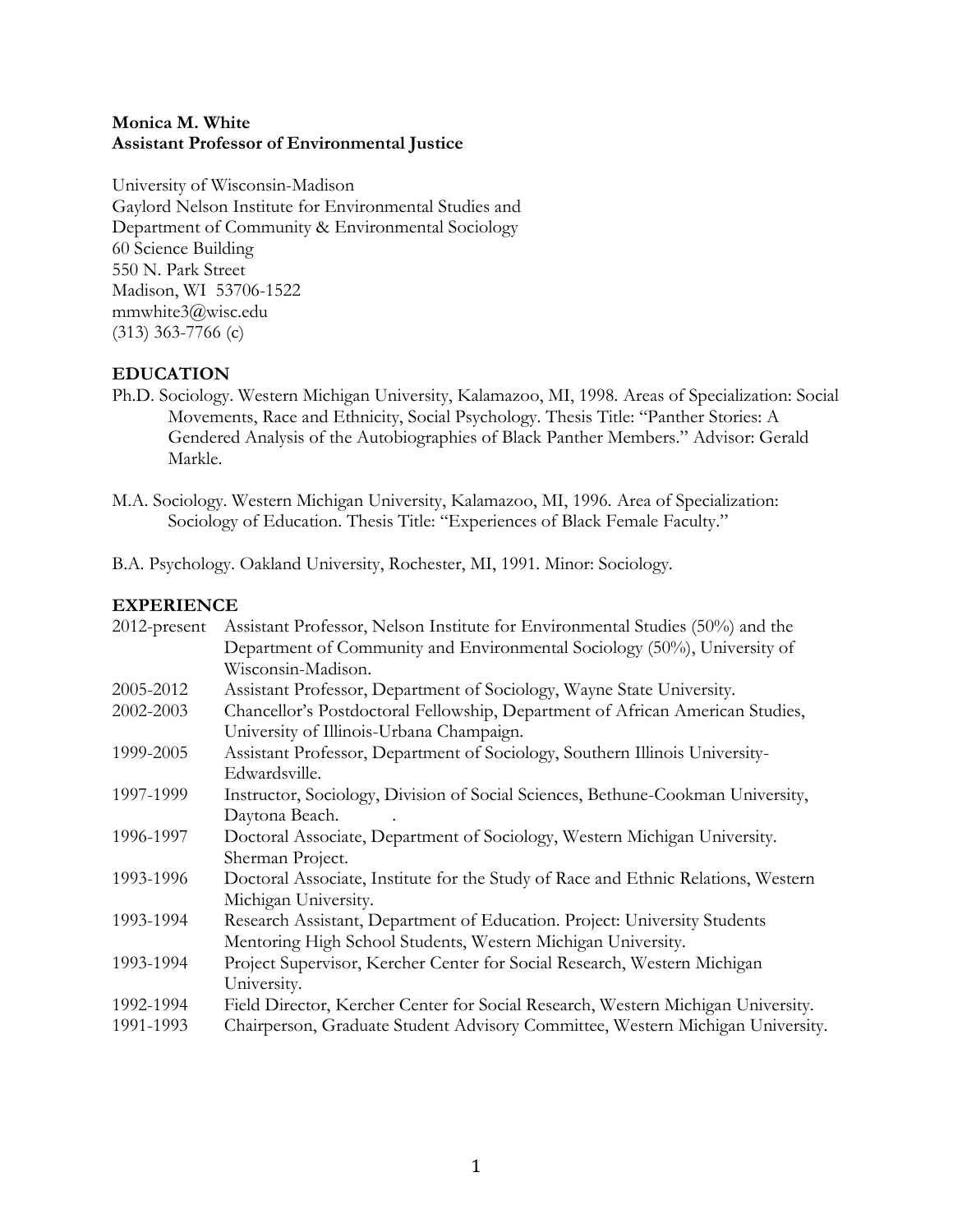#### **RESEARCH**

#### **Research Interests**

Social Movement Theory, Food Systems, Urban/Community Agriculture, Black Feminist Theory, Public Sociology, Environmental Sociology, Critical Race Theory, History of the Black Freedom Movement, Transnational Resistance, Racial and Activist Identity Formation

### **FORTHCOMING BOOK**

White, Monica M. *Freedom Farmers: Agricultural Resistance and the Black Freedom Movement*. In production with University of North Carolina Press: Justice, Power and Politics Series. To be released Fall 2018.

Part I: Land, Food, and Freedom Introduction: Black Farmers, Agriculture and Resistance Chapter 1: Intellectual Traditions in Black Agriculture: Booker T. Washington, George Washington Carver, and WEB Du Bois Part II: Collective Agency and Community Resilience in Action Chapter 2: A Pig and a Garden: Fannie Lou Hamer's Freedom Farms Cooperative Chapter 3: Bypass the Middlemen and Feed the Community: North Bolivar County Farmers **Cooperative** Chapter 4: Agricultural Self-Determination on a Regional Scale: The Federation of Southern **Cooperatives** Chapter 5: Drawing on the Past to Create a Food Sovereign Future: The Detroit Black Community Food Security Network Conclusion: Black Farmers and Black Land Matter

#### **PUBLICATIONS**

#### **Journal Articles**

- White, Monica M. 2017. "'A Pig and a Garden': Fannie Lou Hamer and the Freedom Farms Cooperative." *Food and Foodways: Explorations in the History and Culture of Human Nourishment* 25 (1): 20-39. [P]
- White, Monica M. 2011. "D-Town Farm: African American Resistance to Food Insecurity and the Transformation of Detroit." *Environmental Practice* 13 (4): 406-417. A shorter version published online in 2010 by Black Agenda Report: http://www.blackagendareport.com/?q=content/d-town-african-american-farmers-foodsecurity-and-detroit<sub>[P]</sub>
- White, Monica M. 2011. "Sisters of the Soil: Urban Gardening as Resistance in Detroit." *Race/Ethnicity: Multicultural Global Contexts* 5 (1): 13-28. [P]
- White, Monica M. 2010. "Shouldering Responsibility for the Delivery of Human Rights: A Case Study of the D-Town Farmers of Detroit." *Race/Ethnicity: Multicultural Global Contexts* 3 (2): 189-212. [P]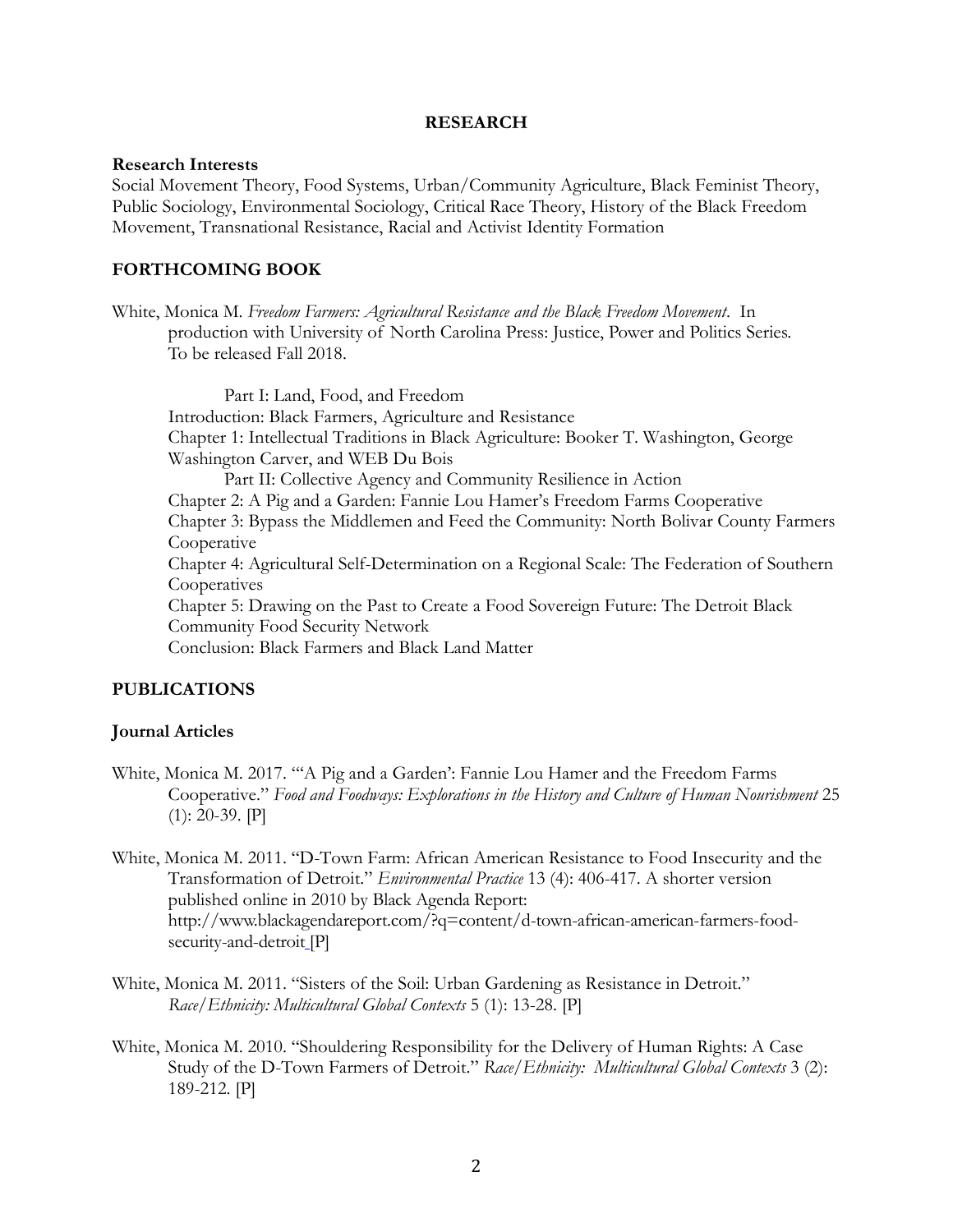- White, Monica M. 2009. "Socio-Psychological Processes in Racial Identity Formation: A Case Study of the Autobiographies of African American and Latino/a Activists." *Humanity and Society* 33 (3): 185-205. [P]
- White, Monica M. 2005. "Familial Influence in the Autobiographies of Black South African and African American Women Activists." *Michigan Family Review* 10 (1): 27-44. [P]
- White, Monica M. 2003. "Enter to Learn, Depart to Serve: The Application of the Kufundisha Pedagogical Model at A Historically Black College." *Teaching Sociology*,31 (4): 383-396. [P]

### **Other Publications**

### **Contributions to Edited Books**

- Leslie, Isaac Sohn, and **Monica M. White**. 2018. "Race and Food: Agricultural Resistance in U.S. History." In *Handbook of the Sociology of Racial and Ethnic Relations*, edited by Pinar Batur and Joe Feagin. New York: Springer. [P]
- White, Monica M. 2017. "Preface for Black Agrarianism." In *Land Justice: Re-Imagining Land, Food, and the Commons in the United States*, edited by Justine M. Williams and Eric Holt-Giménez. San Francisco: Food First Books. [P]

### **Quarterly Column**

- "Freedom's Seeds: Reflections of Food, Race, and Community Development." In *Journal of Agriculture, Food Systems and Community Development.*
- White, Monica M. 2017. "Voices in the Food Movement in Detroit." 7 (1): 5-7.
- White, Monica M. 2017. "Freedom Farmers." 7 (2): 9-11.
- White, Monica M. 2017. "Collective Agency and Community Resilience: A Theoretical Framework to Understand Agricultural Resistance. 7 (3): 17-21.

# **WORK IN PROGRESS**

- 2018 "Black and Latinx Farmers: Agency, Resilience, and Food Security in Michigan." Manuscript on USDA-funded data from focus groups with Black and Latinx farmers in Michigan about their obstacles and strategies to provide food to underserved residents. Under review in American Sociological Association's *Sociology of Race and Ethnicity* in August, 2018
- 2018 Collected archival data and conducted interviews with members of the Paris family in Tuskegee, Alabama, two generations of African American farmers and civil rights activists. Book proposal to be submitted Fall, 2018.
- 2018 Little Black Book of Farming. Collaboration with Southeast African American Farmers Organic Network. Collection of interviews and farm site visits to provide an overview of Black farmers' cultural, agricultural and environmental knowledge and "ways of knowing." Project partially funded to begin Spring, 2019.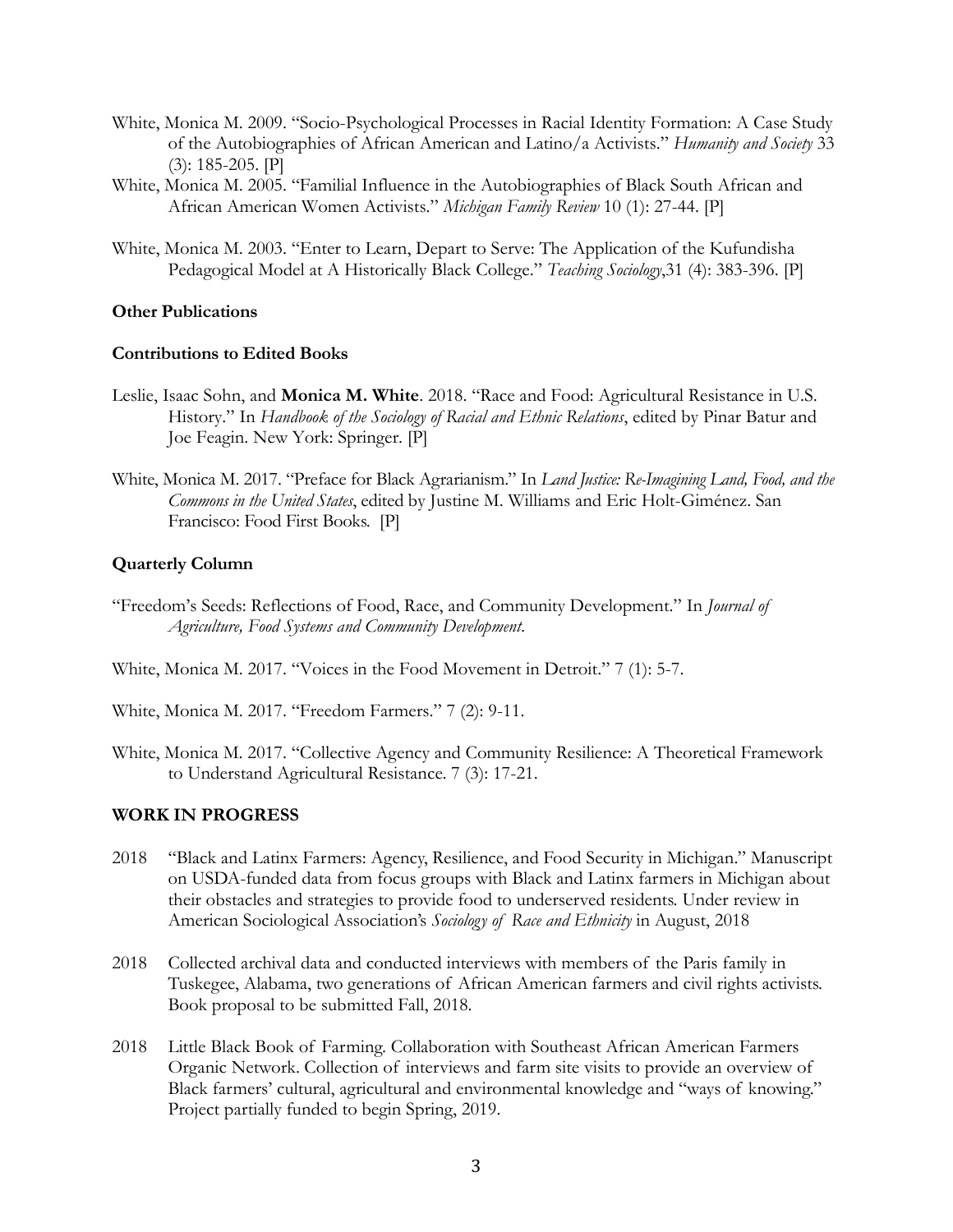# **GRANTS, FELLOWSHIPS, HONORS, & AWARDS**

| 2017 | Food First Fellow. https://foodfirst.org/team/monica-white/.                                                                                                                                                                                                                                                         |
|------|----------------------------------------------------------------------------------------------------------------------------------------------------------------------------------------------------------------------------------------------------------------------------------------------------------------------|
| 2017 | Outstanding Mentor of University of Wisconsin-Madison Posse Scholar Devon<br>Hamilton, Bachelor of Science in Landscape Architecture, Madison, WI.                                                                                                                                                                   |
| 2017 | Honored Instructor, University of Wisconsin-Madison Division of Housing, Residence<br>Life, Madison, WI.                                                                                                                                                                                                             |
| 2015 | Nellie McKay Fellowship, University of Wisconsin-Madison, Madison, WI.                                                                                                                                                                                                                                               |
| 2013 | Marvin Olsen Award for Distinguished Service to the Cause of Sociology in Michigan,<br>Michigan Sociological Association, Flint, MI.                                                                                                                                                                                 |
| 2012 | Co-Investigator, "Examining Disparities in Food Access and Enhancing the Food<br>Security of Underserved Populations in Michigan." United States Department of<br>Agriculture, Washington, DC. \$4,000,000. Funded.                                                                                                  |
| 2012 | Michigan Campus Compact Faculty/Staff Community Service-Learning Award. East<br>Lansing, MI.                                                                                                                                                                                                                         |
| 2009 | Co-Principal Investigator, President's Research Enhancement Program, "Urban<br>Research, Engineering Sustainable Urban Food Systems: An Inter-Disciplinary Proposal<br>to Enhance Social Science and Engineering Collaboration at Wayne State University."<br>Wayne State University, Detroit, MI. \$50,000. Funded. |
| 2009 | Humanities Center Faculty Fellowship, "Emergent Cityscapes: Communities of Color,<br>Urban Farming and the Environment." Humanities Center, Wayne State University,<br>Detroit, MI. \$6,000. Funded.                                                                                                                 |
| 2006 | Principal Investigator, "Small Patches of Green Amid the Crumbling Walls': Resistance<br>Strategies and the Community Gardening Movement in Detroit." Minority/Women<br>Summer Grant Program, Wayne State University, Detroit, MI. \$10,000. Funded.                                                                 |
| 2003 | Co-Principal Investigator, "New Social Movements and Gender in Africa in the Era of<br>Globalization." Center for African Studies, Summer Fellowships, University of Illinois-<br>Urbana Champaign, Champaign, IL. \$2,000. Funded.                                                                                  |
| 2002 | Chancellor's Postdoctoral Fellowship, Department of African-American Studies and<br>Research, University of Illinois-Urbana Champaign, Champaign, IL.                                                                                                                                                                |
| 2001 | "Social Movements across Disciplines." Multi-Disciplinary Research Group, Southern<br>Illinois University Edwardsville, Edwardsville, IL. \$5,000. Funded.                                                                                                                                                           |
| 2001 | Project Director, "Gender Relations and African Women Activists of the Northern<br>Edoid of Nigeria." Enhancing Curricula and Research with Minority Cultures, U.S.<br>Department of State, Washington, DC. \$180,000. Funded.                                                                                       |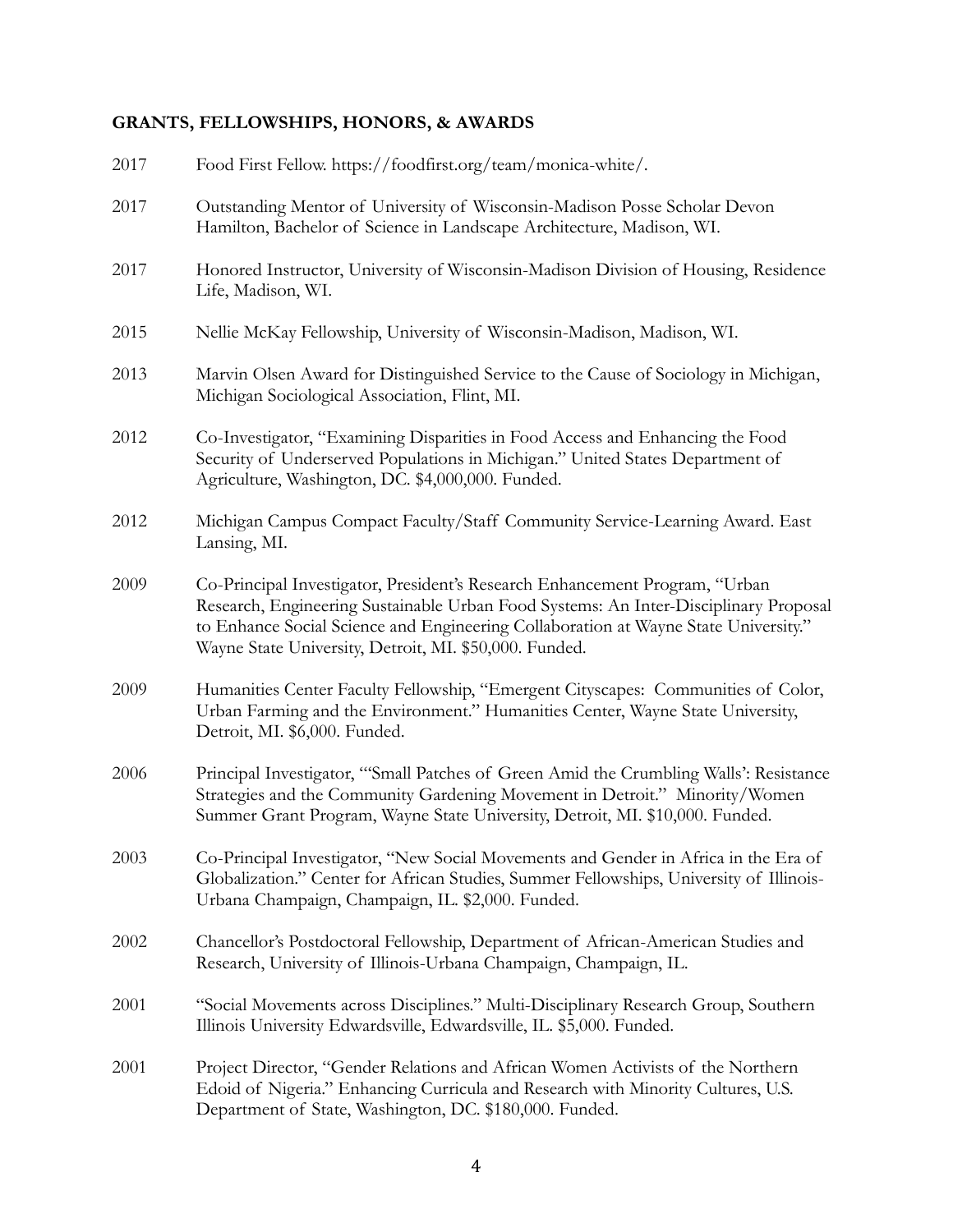1994-97 King/Chavez/Parks Fellow. Department of Sociology, Western Michigan University, Kalamazoo, MI.

### **PRESENTATIONS**

### **\* invited +keynote or plenary**

- 2018+ "Sankofa: Remembering the Past to Build a Food Secure Future." Black Farmers Urban Gardeners Conference. Roots and Resilience: Preserving Black Land. Reclaiming Self-Determination. Raleigh, NC.
- 2018\* "Race, Food, Farming and Freedom in OWN Network's Queen Sugar." Panel Presentation. Southern Foodways 2018 Fall Symposium: Reading Food: From Menus to Soap Operas to Novels." Southern Foodways Alliance. University of Mississippi, Oxford, MS.
- 2018\* "A Way out of No Way: Collective Agency and Community Resilience of Black and Latinx Farmers in Michigan." 16<sup>th</sup> Annual Friends and Family Farms Field Day, Covert, MI.
- 2018+ "Black Agricultural Cooperatives: Bridging the Past to the Future." Detroit Food Summit. Detroit, MI.
- 2018\* "Collective Agency and Community Resilience: A Theoretical Framework for Community Wellness." Food Justice in the U.S. South and Appalachian Workshop. West Virginia University, Morgantown, WV.
- 2018+ "Freedom Farmers: Agricultural Cooperatives and Building Community Wellness." Michigan Family Farmers Conference. Kalamazoo, MI.
- 2017\* Emcee. "Tales from Planet Earth." Environmental Film Festival, Movie Series, and Panel Discussion with Savi Horne, Black Land Loss Prevention Project, and Iverson White, Director of *Dark Exodus*. University of Wisconsin-Madison. Madison, WI.
- 2017\* "Urban Agriculture in Detroit." University of Wisconsin-Madison, Alumni Showcase, Capitol Lakes. Madison, WI.
- 2017\* "Freedom Farmers, Urban Agriculture and Rebuilding Detroit." Ohio State University, School of Environment and Natural Resources, College of Food, Agricultural, and Environmental Sciences, Seminar Talk. Columbus, OH.
- 2017+ "The Federation: Lessons in Building Sustainable Communities." Federation of Southern Cooperatives, 50th Annual Meeting. Epes, AL.
- 2017\* "Importance of the Commons in Building Sustainable Communities." Land Justice: Reimagining Land, Food, and the Commons in the United States. Women in Food, Agriculture and Nutrition. Madison, WI.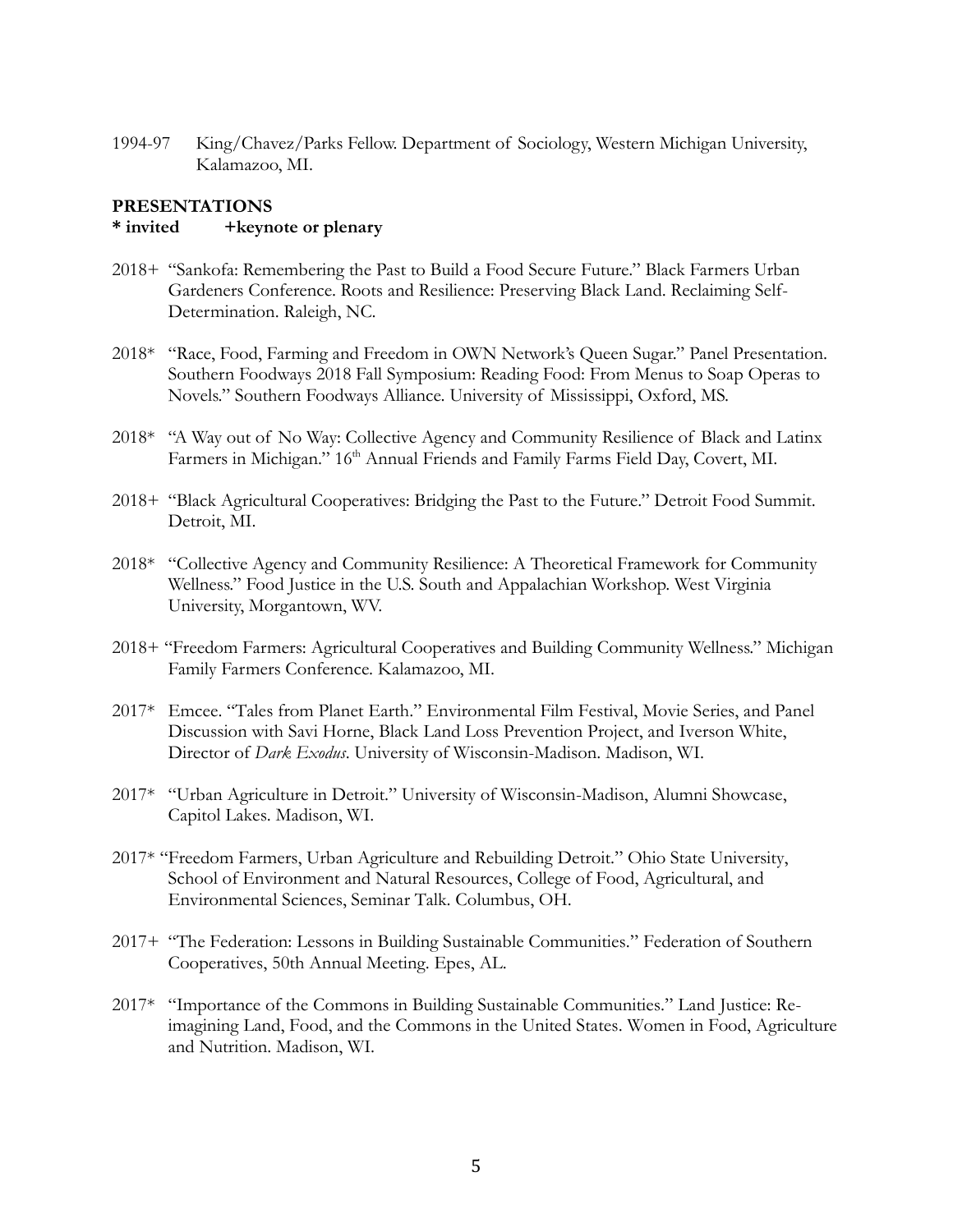- 2017\* "Urban Agriculture, Cooperatives and the Importance of the Commons." Continuing Studies Course, Aldo Leopold's Legacy: The Land Ethic in Today's World. University of Wisconsin-Madison. Madison, WI.
- 2017\* "Black Agricultural Cooperatives and Rebuilding the Rust Belt." Food Studies Network, Faculty Research Forum, University of Wisconsin-Madison Food Studies Network Faculty Research Forum. Madison, WI.
- 2017\* "Freedom Farmers: Urban Agriculture and Rebuilding Cities." Northwestern Students Working for Just and Sustainable Food, Northwestern University. Evanston, IL.
- 2017+ "Food Justice and Black Agricultural Cooperatives: Building Sustainable Communities." Consumer Cooperative Management Association. Minneapolis, MN.
- 2017+ "Freedom Farmers: Agricultural Cooperatives and the Historical and Contemporary Contributions to Building Sustainable Cities." Black Farmers Urban Gardeners. Georgia State University. Atlanta, GA.
- 2017\* "Freedom Farmers: Black Agricultural Cooperatives and Building Sustainable Communities." Food Literacy for All, Sustainable Food Systems Initiative. University of Michigan. Ann Arbor, MI.
- 2017\* "Building Wellness: Collective Agency and Community Resilience in Black Agricultural Cooperatives." School of Public Health, Health Equity Series. University of Michigan. Ann Arbor, MI.
- 2017+ "Freedom Farmers: Black Agricultural Cooperatives and Collective Agency and Community Resilience." Land Justice, Black Agrarianism and the Freedom Movement: Emerging Voices, North American Food Systems Network. Good Food Talk. Webinar.
- 2016\* "Urban Agriculture and the Resurgence of Detroit." School of Forestry and Environmental Studies. Yale University. New Haven, CT.
- 2016\* "Freedom Farmers and the Legacies of Black Agricultural Cooperatives in U.S. History." University of Western Cape. Cape Town, South Africa.
- 2016\* "Fannie Lou Hamer and Freedom Farms Agricultural Cooperative. Institute of the Environment & Sustainability." University of California. Los Angeles. Los Angeles, CA.
- 2016+ "A History of Urban Agriculture and Black Cooperatives." Gendered Alternative Economies. Rothko Chapel. Houston, TX.
- 2016+ "Black Women Mapping the City." Tenth Presidential Inauguration. Spelman College. Atlanta, GA.
- 2015 "Freedom Farms Agricultural Cooperative." Rural Sociological Association Annual Meeting Madison, WI.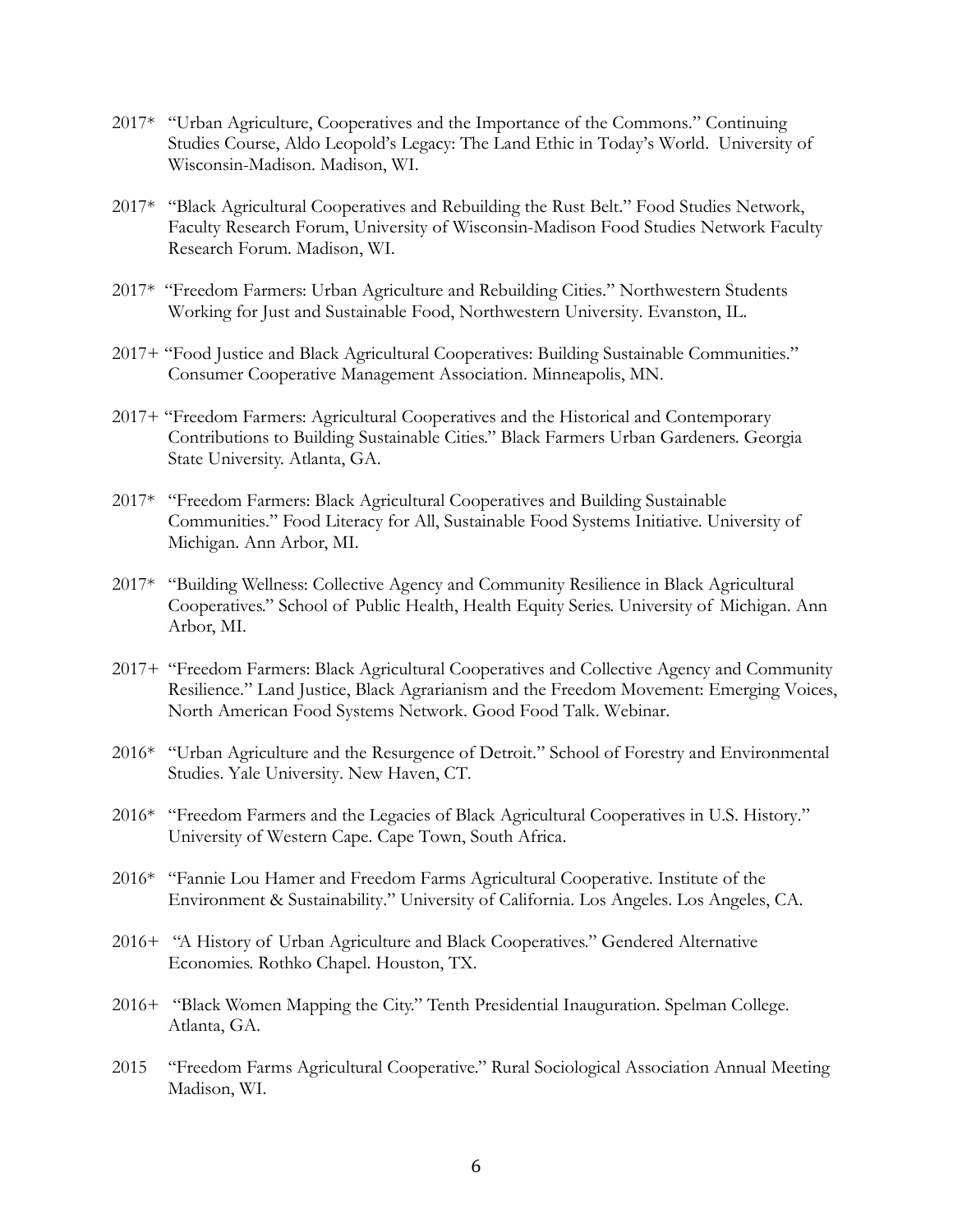- 2015 "Fannie Lou Hamer and Agricultural Cooperatives." Association of Humanist Sociology Annual Meeting Portland, OR.
- 2015\* "Livable Cities: What Can We Learn from Detroit? Lussier Community Education. Madison, WI.
- 2015\* "Community-based Approaches to Livable Cities." Livable Cities Symposium, University of Wisconsin-Madison. Madison, WI.
- 2015\* "African American Contributions to Food Sovereignty." University of Michigan: Food Sovereignty Conference. Ann Arbor, MI
- 2015+ "Building Sustainable Cities: Lessons from Detroit." University of Wisconsin-Madison: Earth Day Madison, WI.
- 2015\* "Environmental Justice and Sustainable Cities." Edgewood College. Madison, WI.
- 2015+ "Developments in Sustainable Agriculture: Detroit and Cuba." USDA-AFRI-Food Security: Community Regional Food Systems. Milwaukee, WI.
- 2015+ "Sustainable Cities for Everyone." Dig Deeper: Urban Agriculture Summit and Resource Fair, University of Minneapolis. Minneapolis, MN.
- 2014+ Plenary Panel. The Importance of Community Engagement in Food Policy Madison Food Policy Council. Madison, WI.
- 2014+ "Analyzing the Urban Food Movement through a Social Justice Lens." Race, Food and Justice. Case Western Reserve University. Cleveland, OH.
- 2014+ "Diverse Faces for Food Justice." The Good Food Revolution**,** Growing Food and Justice for All, Growing Power Conference. Milwaukee, WI.
- 2014 Panel Organizer and Discussant. "Urban Ag Slam." The Good Food Revolution, Growing Food and Justice for All. Growing Power Conference. Milwaukee, WI.
- 2014\* "Examples of Resilience." Learning from Detroit: Turbulent Urbanism in the 21st Century Conference. University of Michigan. Ann Arbor, MI.
- 2014+ Urban Ag and Community Health. Creating More Livable Cities. Nelson Institute Earth Day, University of Wisconsin-Madison. Madison, WI.
- 2014\* "Digging Into the Local Food System: Be a Part of the Solution." Dane County Food Summit Panel. Madison, WI.
- 2014\* "Beyond Urban Agriculture." Institute for Urban Agriculture and Nutrition. University of Wisconsin. Madison, WI.
- 2014 "Access to Healthy Food: Urban Agriculture and Health." University of Wisconsin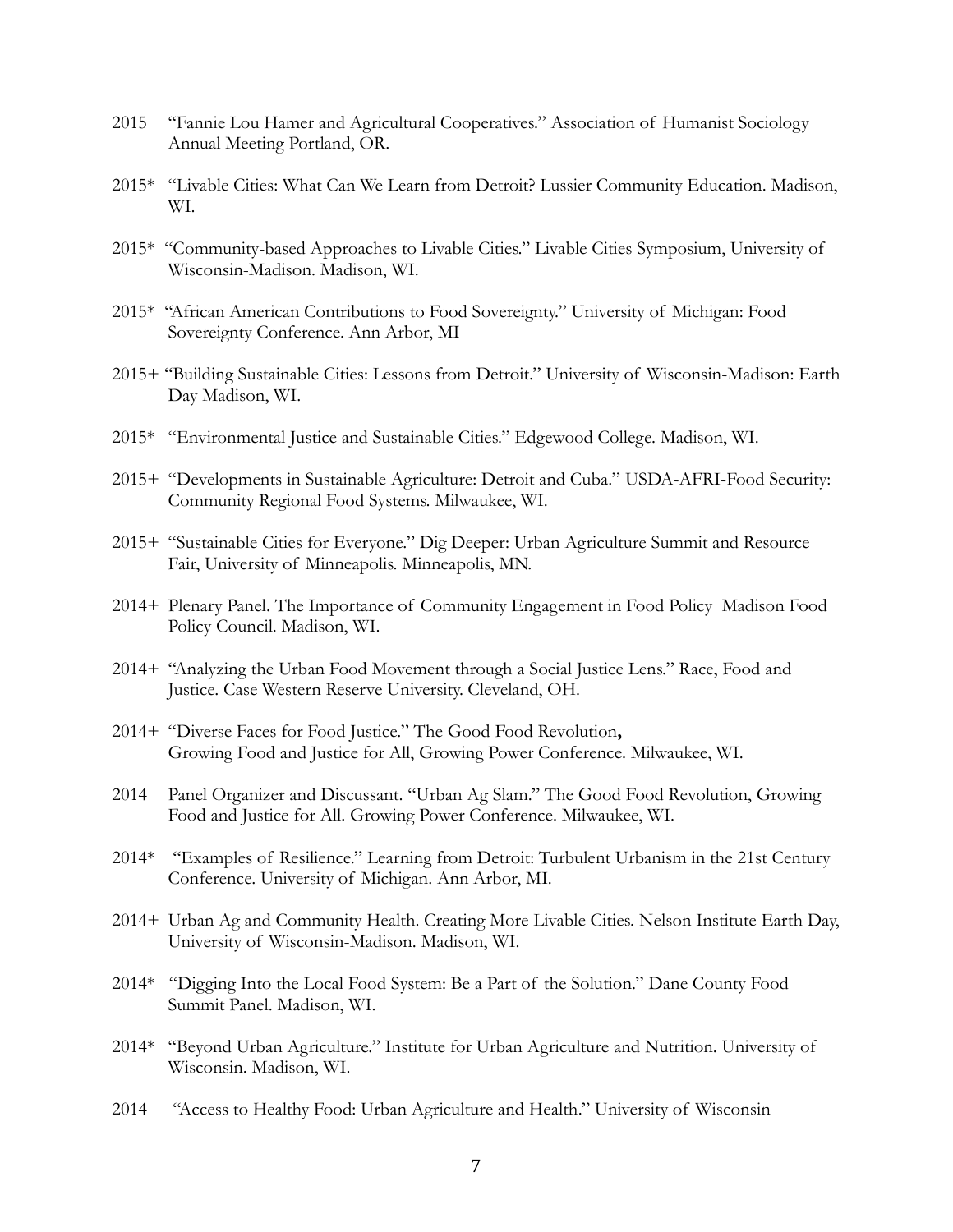Population Health Institute. Madison, WI.

- 2014+ "History of Black Farmers and Agricultural Cooperatives." Mississippi Association of Cooperatives. Macon, MI.
- 2014\* "Black Farmers and Environmental Justice." Greenhouse Dorm, University of Wisconsin-Madison. Madison, WI.
- 2014\* "What it Means to Eat Well: Urban Agriculture as Community Health." Center for Integrated Agricultural Systems, 25th Anniversary. University of Wisconsin-Madison. Madison, WI.
- 2014 Presider and Presenter. "Unearthing Voices in Food Justice: Black Farmers and the Food System." Southern Sociological Society. Charlotte, NC.
- 2014+ "Black Women and Agriculture." Women in Business Luncheon. Small Farmers Conference, Alcorn State University-Extension. Jackson, MS.
- 2014+ "History of Black Agricultural Cooperatives." Mississippi Association of Cooperatives. Annual membership meeting. Jackson, MS.
- 2014+ "Freedom Farmers and Agricultural Cooperatives." Urban Agriculture Resource Fair. University of Minnesota. Minneapolis, MN.
- 2013\* "History of the Detroit Black Community Food Security Network." CIRAD, (Agricultural Research for Development). Montpellier, France.
- 2013+ "Soil to Soul: Food Security and Farming in Detroit." CIRAD (Agricultural Research for Development). Montpellier, France.
- 2013\* "Students and Community Engagement in Detroit." Legacy Foods: The Making of the Americas via the Botanical Gardens of the Dispossessed." Nelson Institute for Environmental Studies. University of Wisconsin-Madison. Madison, WI.
- 2013\* Brown Bag Presentation. Culture, History and the Environment. University of Wisconsin-Madison. Madison, WI.
- 2013+ "Research, Teaching and Service in Agriculture." Minorities in Agriculture, Natural Sciences, and Related Sciences Regional Conference. Madison, WI.
- 2013+ "Black Farmers, Agricultural Cooperatives and the Black Freedom Movement." Michigan Sociological Association. Saginaw, MI.
- 2013+ "Reclaiming the Rich Agricultural Tradition for Black Farmers." Detroit Black Community Food Security Network, Annual Harvest Festival. Detroit, MI.
- 2013+ Black Farmers, Agricultural Cooperatives and the Black Freedom Movement." Black Farmers Urban Gardeners Conference. Brooklyn, NY.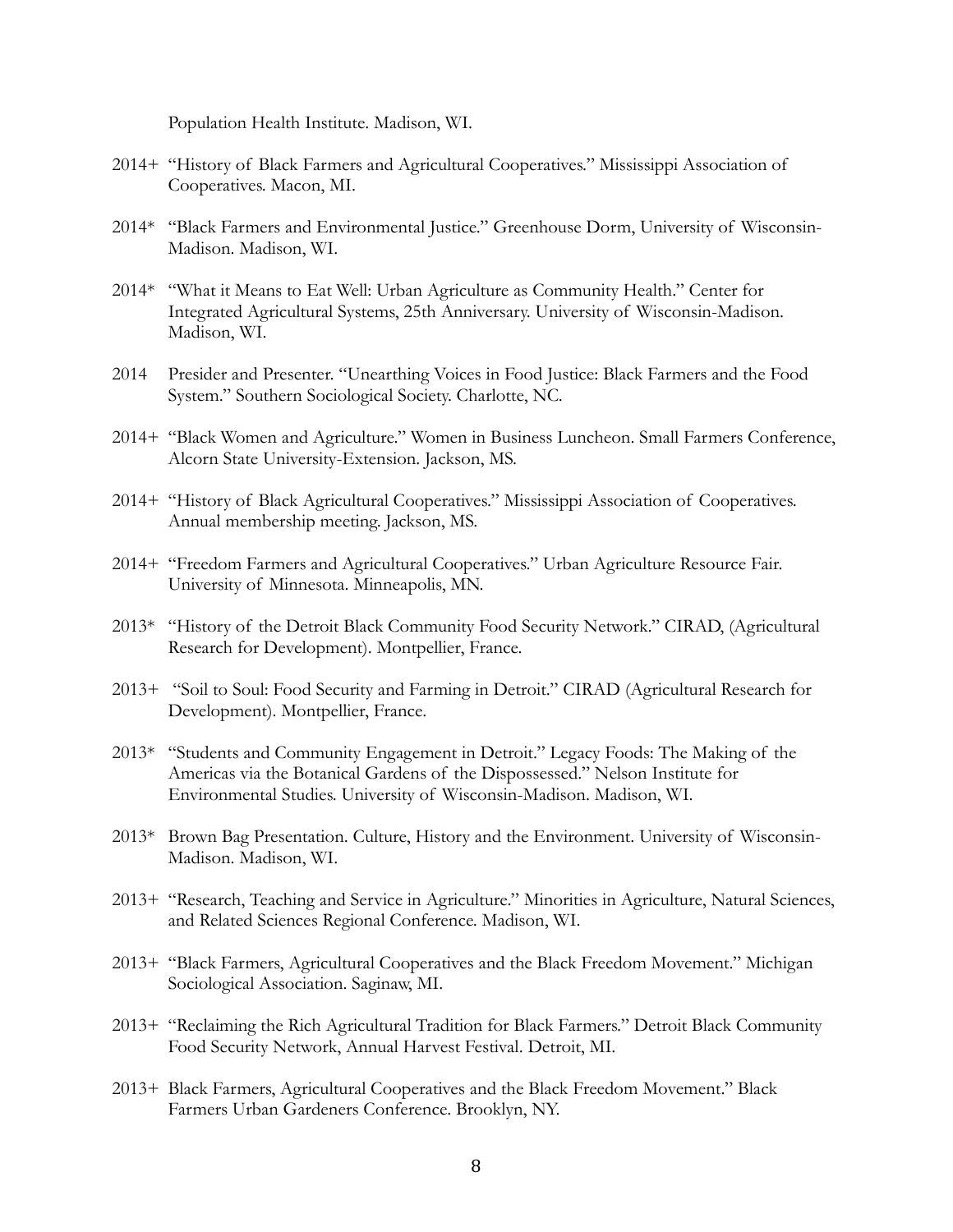- 2013+ "Reclamation, Reconnection, and Resistance: Black Farmers, Food Security and Justice Multicultural Student Center, University of Wisconsin-Madison. Madison, WI. https://www.youtube.com/watch?v=\_0o0F5G6068
- 2013 Session Convener, Presider, and Discussant. "Black Farmers and Black Freedom." National Council of Black Studies. Indianapolis, IN.
- 2012\* "Sisters of the Soil: Black Women Farmers and the Urban Food Crisis." Institute for Agriculture and Trade Policy. Minneapolis, MN.
- 2012\* "Black Farmers and the Struggle for Justice." Florida Agricultural & Mechanical University Law Symposium. Tallahassee, FL.
- 2012\* "Detroit Food Stories." Great Lakes Bioneers. Detroit, MI.
- 2012\* "Freedom Farmers, Collectives and Co-ops." North American Labor History Conference. Detroit, MI.
- 2012 "Detroit Black Farmers and Urban Agriculture as Resistance." North American Labor History Conference. Detroit, MI.
- 2012\* "Farming for Freedom: Black Resistance and Urban Agriculture in Detroit." UC Berkeley Department of Geography Colloquium. Berkeley, CA.
- 2012 with Malik Yakini. Session Organizer and Presenter. "Black Farmers—Fighting for the Right to Grow Food." Small Farm and Urban Gardening Conference at Growing Power. Milwaukee, WI.
- 2012+ "Community Engagement and Food Activism in Detroit." Food Studies Course Development Workshop. Spelman College. Atlanta, GA.
- 2012 "On the Market as an Academic Activist." Society for the Study of Social Problems. Denver, CO
- 2012 "Emancipatory Pedagogies: From Social Structure & Straight Jackets to Social Action & Praxis." American Sociological Association. Denver, CO.
- 2012+ "Rethinking George Washington Carver." Black Environmental Theory Conference. University of Minnesota. Minneapolis, MN.
- 2012 "Equity & Food Justice: Lessons from Detroit." Food & Community Conference. Kellogg Foundation. Asheville, NC.
- 2012+ "Past and Future of Black Agriculture." Black Environmental Theory Conference. University of Minnesota. Minneapolis, MN.
- 2012\* "Sisters of the Soil: Black Women Farmers and the Urban Food Crisis." Institute for Agriculture and Trade Policy. Minneapolis, MN.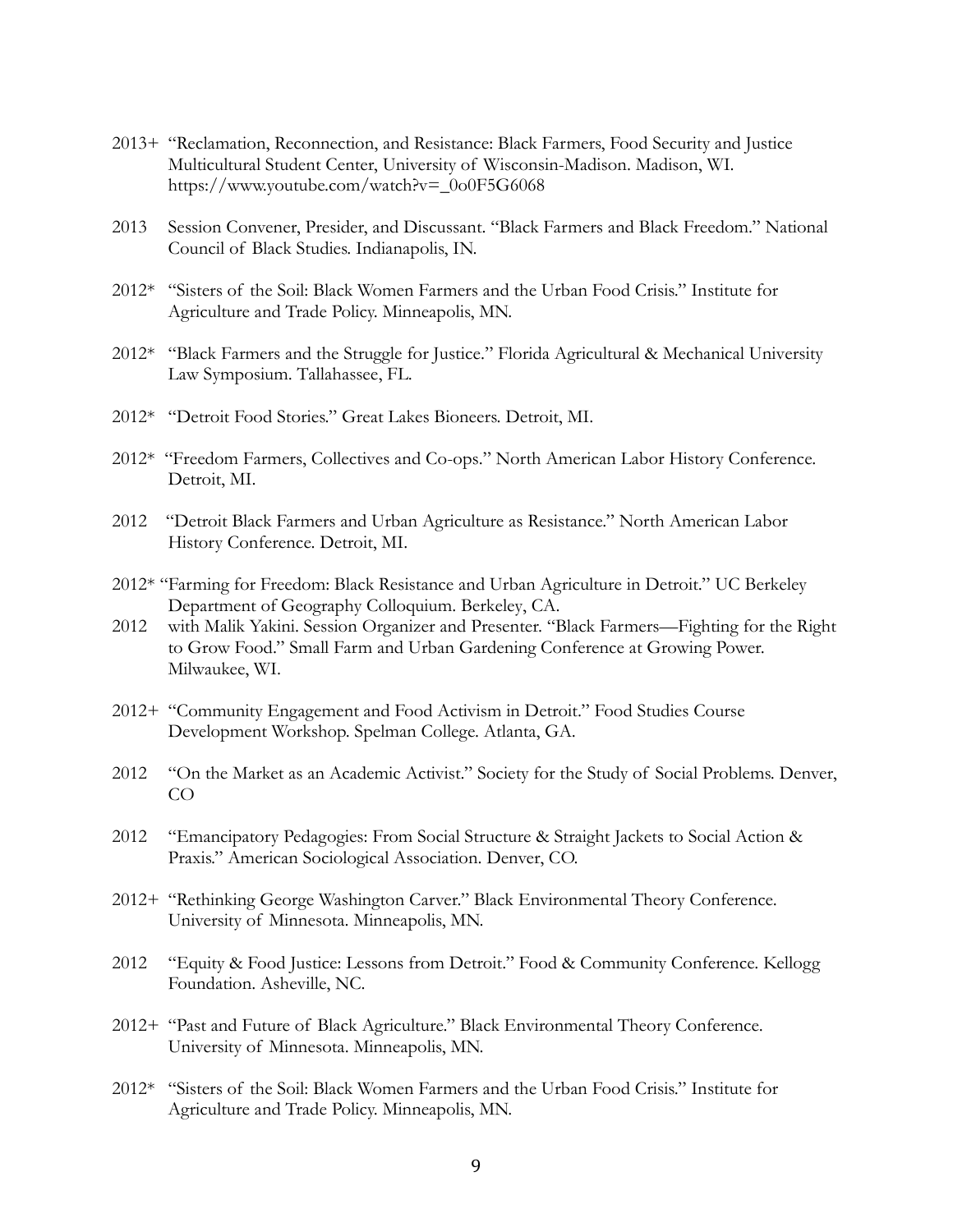- 2012\* "Black Farmers and the Struggle for Justice." Florida Agricultural & Mechanical University Law Symposium. Tallahassee, FL.
- 2012\* "Detroit Food Stories." Great Lakes Bioneers. Detroit, MI.
- 2012\* "Freedom Farmers, Collectives and Co-ops." North American Labor History Conference, Detroit, MI.
- 2012\* "Farming for Freedom: Black Resistance and Urban Agriculture in Detroit." UC Berkeley Department of Geography Colloquium, Berkeley, CA.
- 2011+ "Cultivating Justice: Teaching, Research, and Community Engagement Through Urban Gardens." UNCF-Mellon Food Workshop 2011: Across the Disciplines and Around the Table: Rethinking Interdisciplinary Research and Teaching Using Food as a Model. Atlanta, GA.
- 2011\* "Cultivating Justice: Teaching, Research, and Community Engagement Through Urban Gardens." Society for the Study of Social Problems. Las Vegas, NV.
- 2011+ with Ashley Atkinson. Keynote Speaker. "GrowTown *Before* Motown." Garden Resource Program. Genesis Lutheran Church. Detroit, MI.
- 2011+ "History of Urban Agriculture in Detroit." St. Anthony Episcopal Church. Southfield, MI.
- 2011+ "Sisters of the Soil: Planting Seeds of Resistance, Harvesting Change." 11th Annual Toni Cade-Bambara Scholar Activism Conference, Women's Research and Resource Center at Spelman College. Atlanta, GA.
- 2011 with Malik Yakini. Session Organizer and Presenter. "Black and Green: The Story of the Detroit Black Community Food Security Network." Food Justice: Honoring our Roots, Growing the Movement. Oakland, CA.
- 2011 with Malik Yakini. Session Organizer and Presenter. "Black and Green: The Story of the Detroit Black Community Food Security Network." Black Farmers Urban Gardeners Conference. New York, NY.
- 2011 Session Organizer and Presenter. "Farming for Freedom: Black Resistance through Urban Agriculture in Detroit." National Council of Black Studies. Cincinnati, OH.
- 2010 Session Organizer and Presenter. "Detroit Highlighted: A Dialogue About the Future of Urban Agriculture." U.S. Social Forum. Detroit, MI.
- 2010 Presenter. "Creating Economic Opportunity and Addressing Food Security in Detroit." National Farm to Cafeteria Conference. Community Food Security Coalition. Detroit, MI.
- 2010 with Malik Yakini. Co-presenter. "Growing the Good Food Revolution." Growing Power Farm Conference. Milwaukee, WI.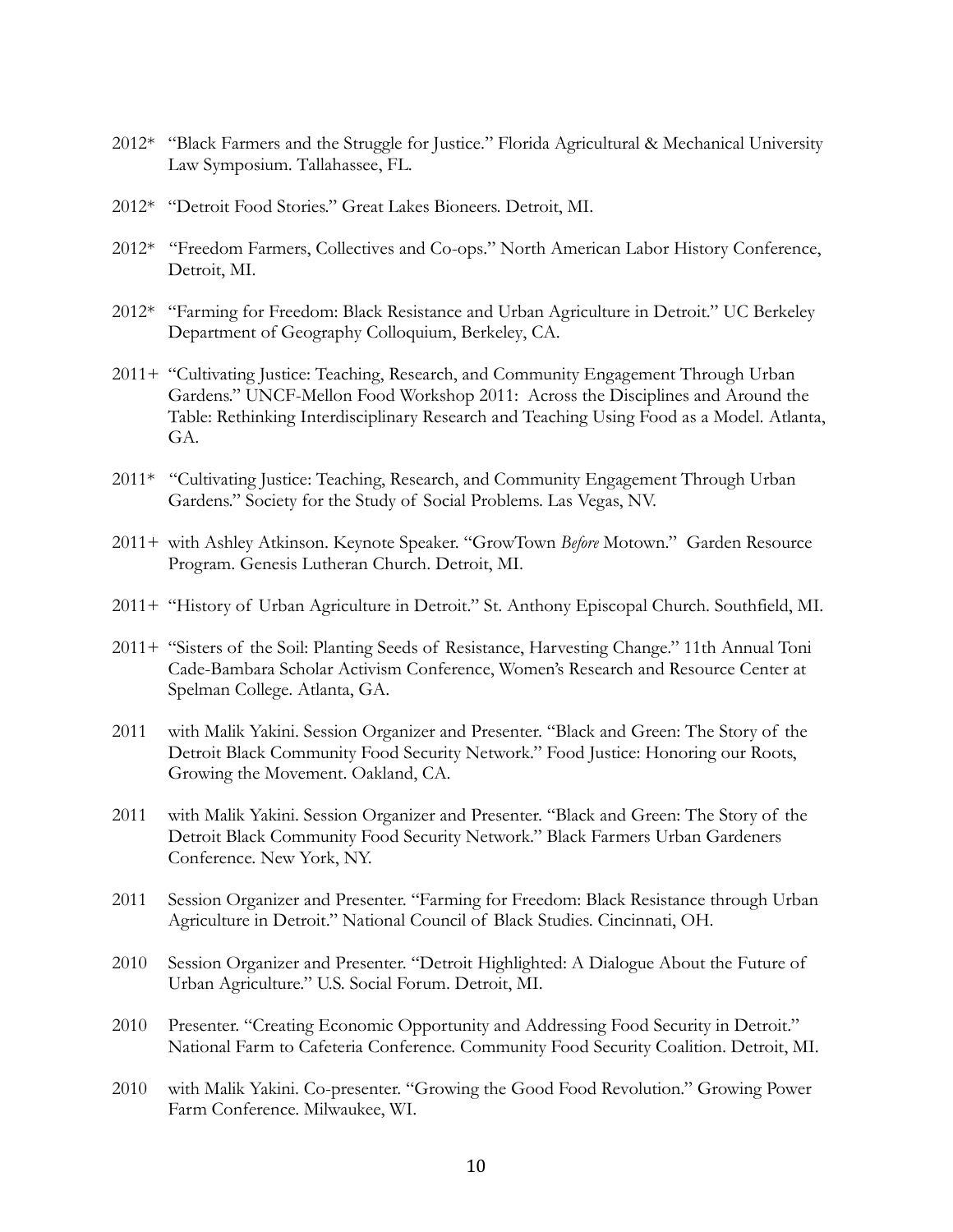- 2010 Presenter. "Creating Economic Opportunity and Addressing Food Security in Detroit." Taking Root: National Farm to Cafeteria Conference. Renaissance Center. Detroit, MI.
- 2010 Presenter. "Emergent Cityscapes: Communities of Color, Urban Farming and the Environment in Detroit." Humanities Center Faculty Fellows Conference: The Environment. Wayne State University. Detroit, MI.
- 2010 Presenter. "D-Town Farm: Conversations about Race and the Urban Gardening Movement in Detroit." Humanities Center Brown Bag Colloquium Series, Wayne State University. Detroit, MI.
- 2010\* "Report of the Community Needs Assessment to West Outer Drive Community Association Meeting." KARAS House. Detroit, MI.
- 2010\* "Report of the Community Needs Assessment to the Detroit Black Community Food Security Network Meeting." Northstar Community Development Corporation. Detroit, MI.
- 2010+ Conference Organizer and Keynote Speaker. "Urban Farming: Fiction, Fable and the Facts." Museum of Contemporary Art. Detroit, MI.
- 2010+ "Urban Farming and Tour of D-Town Farm." Telluride Association, D-Town Farm. Detroit, MI.
- 2010+ "Gardens as Resistance." What's for Dinner Lecture Series, Detroit Public Library. Detroit, MI.
- 2009\* with Lisa Richter. Co-presenters. Race, "Food & Resistance: Undoing Racism in the Detroit Food System." Great Lakes Bioneers—Detroit. Marygrove College. Detroit, MI.
- 2009 '"Fight for the Right to Fight': Race and Gender in Social Resistance." Society for the Study of Social Problems. San Francisco, CA.
- 2009 "D-Town Farm, Students and Service Learning." Community Engagement, Wayne State University. Detroit, MI.
- 2008 "Small Patches of Green Amid the Crumbling Walls: The Urban Gardening Movement in Detroit." Society for the Study of Social Problems. Boston, MA.
- 2007 Conference Organizer. "Rebellion, Crises and Social Transformation: The Detroit Upheaval of July 1967, Global Connections." Detroit, MI.
- 2007 "Socio-Psychological Processes in Racial Formation: A Case Study of the Autobiographies of African American and Chicano Activists." Society for the Study of Social Problems. New York, NY.
- 2007\* American Sociological Association Session on Blacks/African Americans.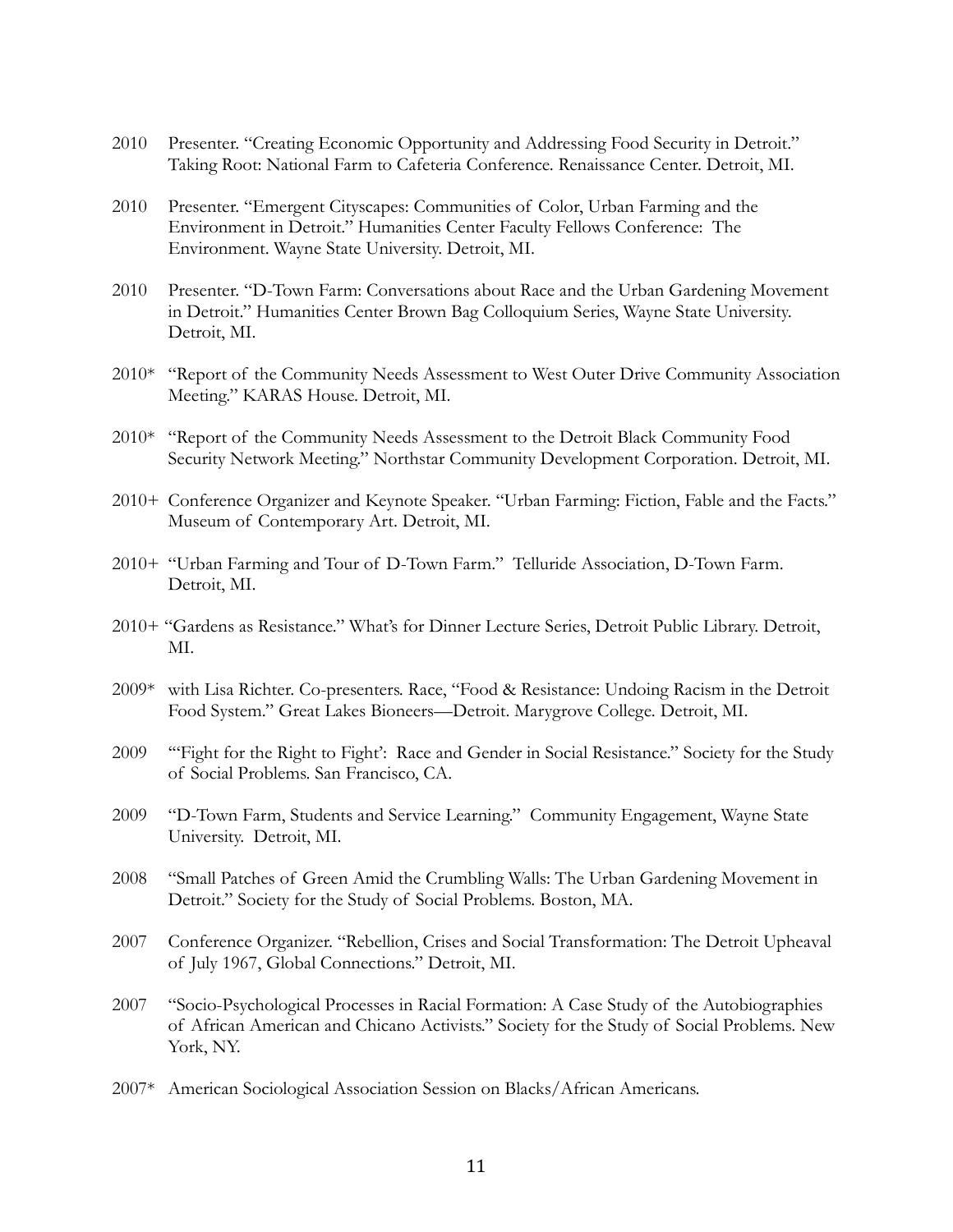- 2006\* "From Picking Cotton to Picking Steel": The Symbolic Construction of Liberation in the Newsletters of the League of Revolutionary Black Workers, University of Illinois-Urbana Champaign. Champaign, IL.
- 2006 "Gender Politics and Black Power." University of Illinois-Urbana Champaign. Champaign,  $\Pi$ .
- 2006 "The People of Detroit: A Living Project." A Humanities Center Working Group, Humanities Center Brown Bag Colloquium Series, Wayne State University. Detroit, MI.
- 2005 "Agentic Strategies: A Continuum of the Relationship Between Agency and Strategy of Black women South African and African American Women Activists." 5th Annual Toni Cade Bambara Scholar-Activism Conference, Women's Resource and Research Center, Spelman College. Atlanta, GA.
- 2005\* The Sisterly Act of Writing Resistance: Activists' Autobiographies." SubversiveSisters, Warrior Women: Feminist Knowledge + Activism = Social Change, Spelman College. Atlanta, GA.
- 2005\* "'Nelly, We are your Sisters Too': Black Women's Organizational Resistance to the Resurgence of the PIMP." BLAXPLOITATION: Films and their Impact on African American Masculinity, Southern Illinois University Edwardsville. Edwardsville, IL.
- 2004\* "Resistance Strategies in South African and African American Women's Autobiographies." Black Studies Brown Bag Series, Southern Illinois University Edwardsville. Edwardsville, IL.
- 2004 "When You Are What You Teach: Experiences of Women of Color Professors at Predominantly White Colleges and Universities." Association of Black Sociologists. San Francisco, CA.
- 2004 Organizer and Discussant. "Bridging Academic and Activist: Race, Gender and Class on Scholar Activist." Section on Race, Gender and Class, American Sociological Association. San Francisco, CA.
- 2003 Presider and Discussant. "Imagining Freedom: Three Moments in Black Radical History." Association for the Study of African American Life and History. Milwaukee, WI.
- 2002 Presenter. "New Social Movement Theory: Collective Identities, Race, Gender and the Black Panther Party." The Black Freedom Movement, 1955 to the Present, Reading Group. Afro-American Studies & Research Program, University of Illinois at Urbana-Champaign. Champaign, IL.
- 2003 Presider and Discussant. "Trends and Issues in Race, Gender and Class Analysis." Section on Race, Gender and Class Invited Panel, American Sociological Association. Atlanta, GA.
- 2001 Presider and Discussant. "Historical Influences on Collective Identity." Section on Collective Behavior and Social Movements, American Sociological Association. Anaheim, CA.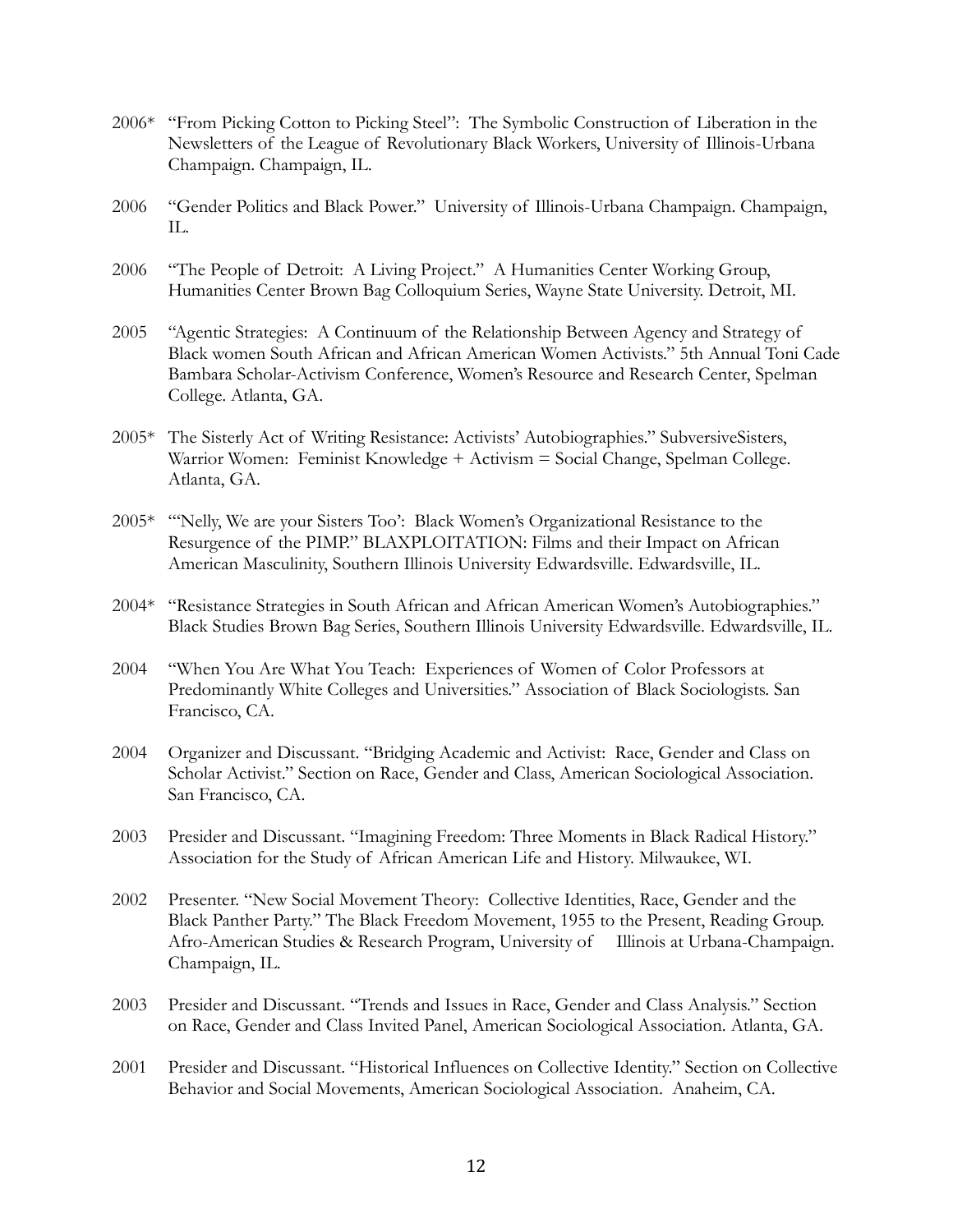- 2001 Roundtable Organizer, Presider, and Discussant. "Ethnic Identity and Intermarriage." Section on Racial and Ethnic Minorities, American Sociological Association. Anaheim, CA.
- 2001 Presenter. "Contemporary Approaches to Studying the Black Panther Party." Michigan Academy of Arts, Sciences and Letters, University of Michigan-Dearborn. Dearborn, MI.
- 2001 Presenter. "Teach History for a Day." First Annual SIUE East St. Louis Charter School Program. East St. Louis, IL.
- 2001 Organizer and Presenter. "Impact of the Black Panthers," "Arch of Oppression, Circle of Resistance: Theory and Practice of the Black Liberation Movement Lecture Series." Black Radical Congress, Political Education. St. Louis, MO.
- 2000\* "The Exclusion of Black Women as Social Activists" in *We are Not What We Seem: Black Nationalism and Class Struggle in the American Century*." Association of Black Sociologists, Washington, DC.
- 2000 Presenter. "Fighting for What We Deserve: Black Women's Voices in ACORN." Midwest Sociological Society. St. Louis, MO.
- 2000 Presenter. "Social Psychological Factors that Contribute to Black Women's Involvement in Social Protest Activity." Association of Black Sociologists. Washington, DC.
- 2000 Session Organizer. "Gender and Social Movements." Midwest Sociological Society. Chicago, IL.
- 2000 Session Presider and Discussant. "Research on Black Families." Midwest Sociological Society, Chicago, IL.
- 1999 Session Organizer and Presenter. "Black Women in Social Movements." Association of Black Sociologists. Chicago, IL.
- 1999 Session Organizer and Presenter. "Stereotypical Images and Expectations of Black Female Faculty." Black Women in Higher Academe. Washington, DC.
- 1999 Presenter. "Students and Academic Success." Madison County Urban League. Edwardsville,  $\Pi$ .
- 1998 Session Presenter. "Panther Women: Textual Analysis of Autobiographies of Black Panther Women." Oral History Association. Buffalo, NY.
- 1996 White, Monica M., Gunilla Holm, and Regina Fails-Nelson. Session Presenter. "Researcher Influence on Interview Data: Finding My Own Story." American Educational Research Association. New York, NY.
- 1996 Presenter. "Leadership for the 90's: A Woman's Perspective." Division of Minority Affairs, Western Michigan University, Dr. Martin Luther King Jr. Celebration. Kalamazoo, MI.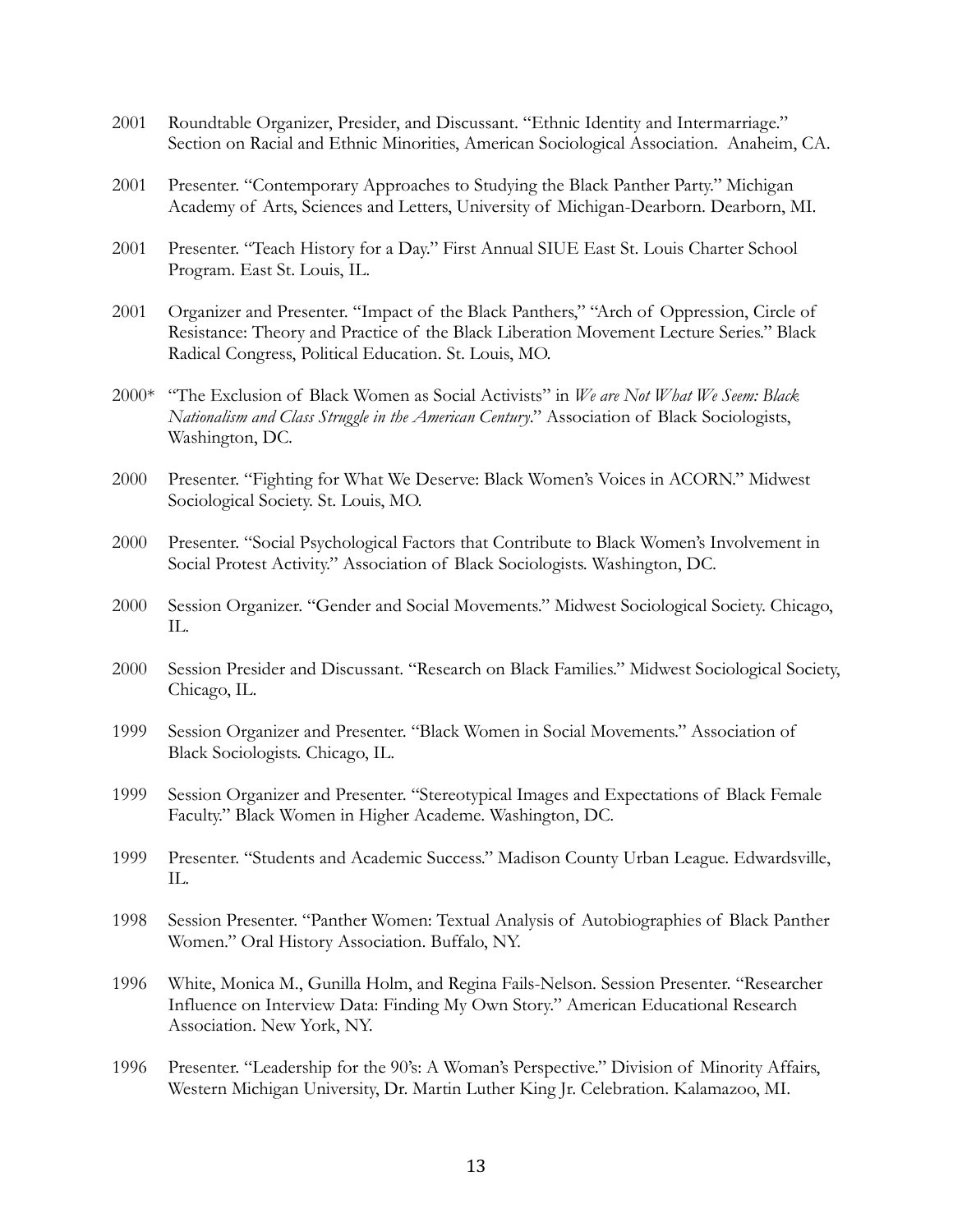- 1996 Session Presenter. "Panther Stories: The Use of Autobiography as Social Genre." North Central Sociological Association. Cincinnati, OH.
- 1995+ "Delta Chi Chapter: 30 Years of Service." Alpha Kappa Alpha Sorority, Inc., Western Michigan University. Kalamazoo, MI.
- 1995+ "Rekindling the Spirit of Black Womanhood." Alpha Phi Alpha Fraternity Inc., Woman's March, Western Michigan University. Kalamazoo, MI.
- 1994 with Earl Washington. Session Presenter. "The WAR Plan: A Program for the Retention of African American Students." National Higher Education Conference on Black Student Retention. Detroit, MI.
- 1994 Session Presenter. "The Chilly Climate for African-American Women in Education." American Society of Criminology. Miami, FL.
- 1993 Speaker. "The Effects of Oppression on African American Male/Female Relationships." Lock-In, Division of Minority Affairs. Western Michigan University, Kalamazoo, MI.
- 1993 Speaker. "The Liberating Potential of Education," Kalamazoo County Juvenile Facility. Kalamazoo, MI.
- 1992+ "The Need for Pursuing Academic Excellence in Education." A.K.A. Teens. Kalamazoo, MI.
- 1992 Session Presenter. "The Socialization and Education of African American Children." National Association of Black Graduate Students. Washington, DC.
- 1992 Session Organizer and Presenter. "The Importance of Diversity in Higher Academia." Mid-West Region of the National Association of Graduate- Professional Students. Iowa City, IA.

### **OUTREACH AND TRAINING**

- 2017- Consultant, National Endowment for the Humanities—A Public Humanities Project entitled, "Community Conversation" grant, entitled, "The Lands We Share" Initiative of the Wisconsin Farms Oral History Project.
- 2017 Consultant, Youth, Student, and Community Engagement, Second Harvest Foodbank of Southern Wisconsin, WI.
- 2017 Consultant, Community Engagement, Willy Street Coop, Madison, WI.
- 2009 Project Director, Community Needs Assessment of Rouge Park: Area surrounding D-Town Farm, Detroit, MI.
- 1999 Project Director, Work and Gain Economic Self-Sufficiency Program (WAGES), Bethune-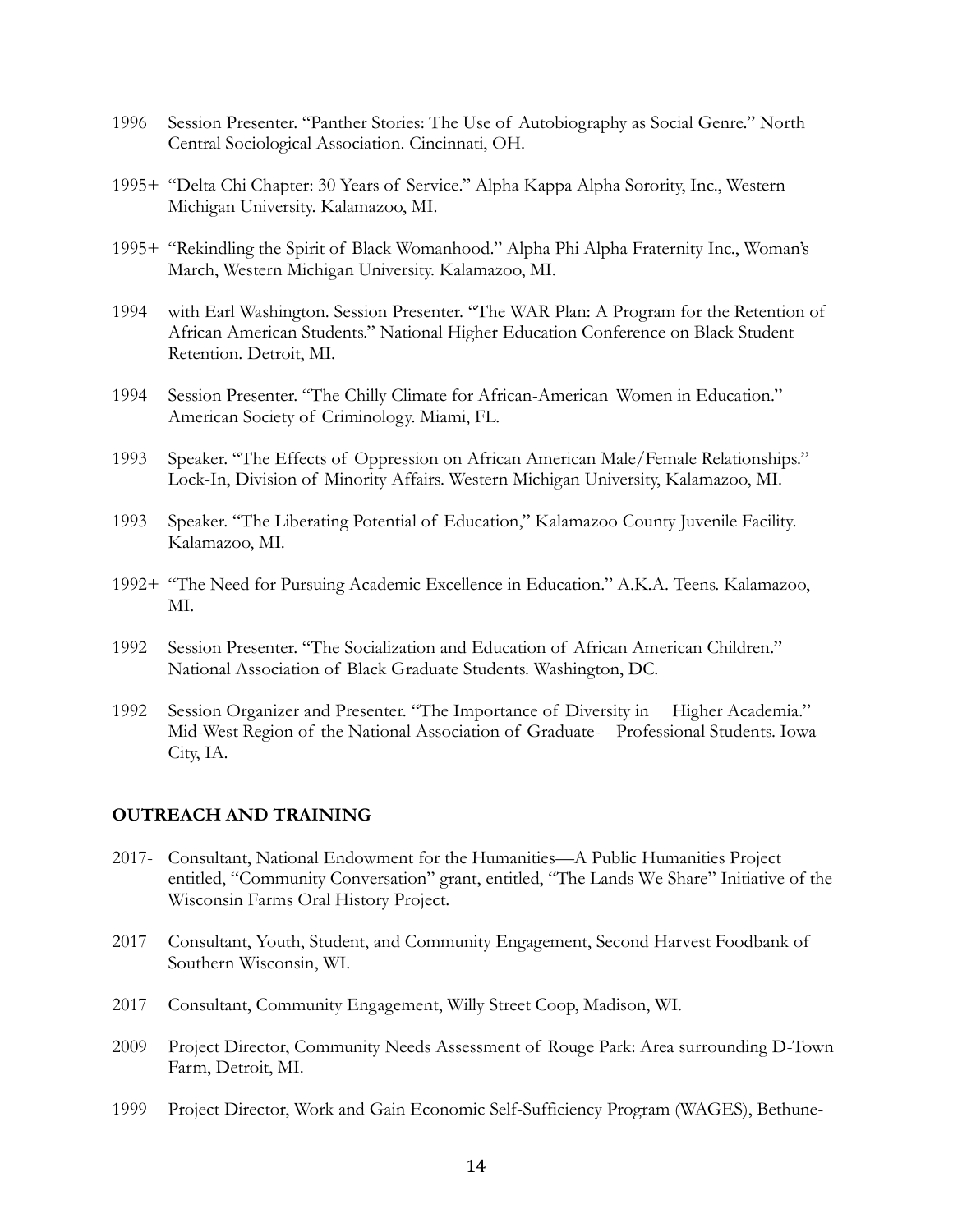Cookman University, Daytona Beach, FL.

- 1998 Race Relations Consultant, Daytona Beach/Halifax County Chamber of Commerce, Daytona Beach, FL.
- 1994 Race Relations Consultant, Department of Financial Aid, Western Michigan University, Kalamazoo, MI.
- 1994 Race Relations Consultant, Legal Aid Housing, Kalamazoo, MI.

# **TEACHING**

# **COURSES TAUGHT AT UW-MADISON**

Fall 2018

Community and Environmental Sociology 340 "Critical Issues in Food Systems." 30 students.

Spring 2018

Environmental Studies 600-003 "Urban Food Systems, Food Security, and the Environment." 17 students.

Environmental Studies 231-- Global Environmental Health: An Interdisciplinary Introduction." 175 students.

Fall 2017 Community and Environmental Sociology 340 "Critical Issues in Food Systems." 24 students.

Spring 2017 Environmental Studies 600-003 "Environmental Justice: Land, Water, and Food." 13 students.

Environmental Studies 600-004 "Urban Food Systems, Food Security, and the Environment." 12 students.

Fall 2016, Community and Environmental Sociology 340 "Critical Issues in Food Systems." 35 students.

Spring 2016, Environmental Studies 213 "Global Environmental Health: An Interdisciplinary Introduction." 175 students.

Spring and Fall 2015, On Leave, Nellie McKay Fellowship

Fall 2014, Community and Environmental Sociology 340 "Critical Issues in Food Systems." 24 students.

Spring 2014, Environmental Studies 600-008 "Environmental Justice: Land, Water, and Food." 13 students.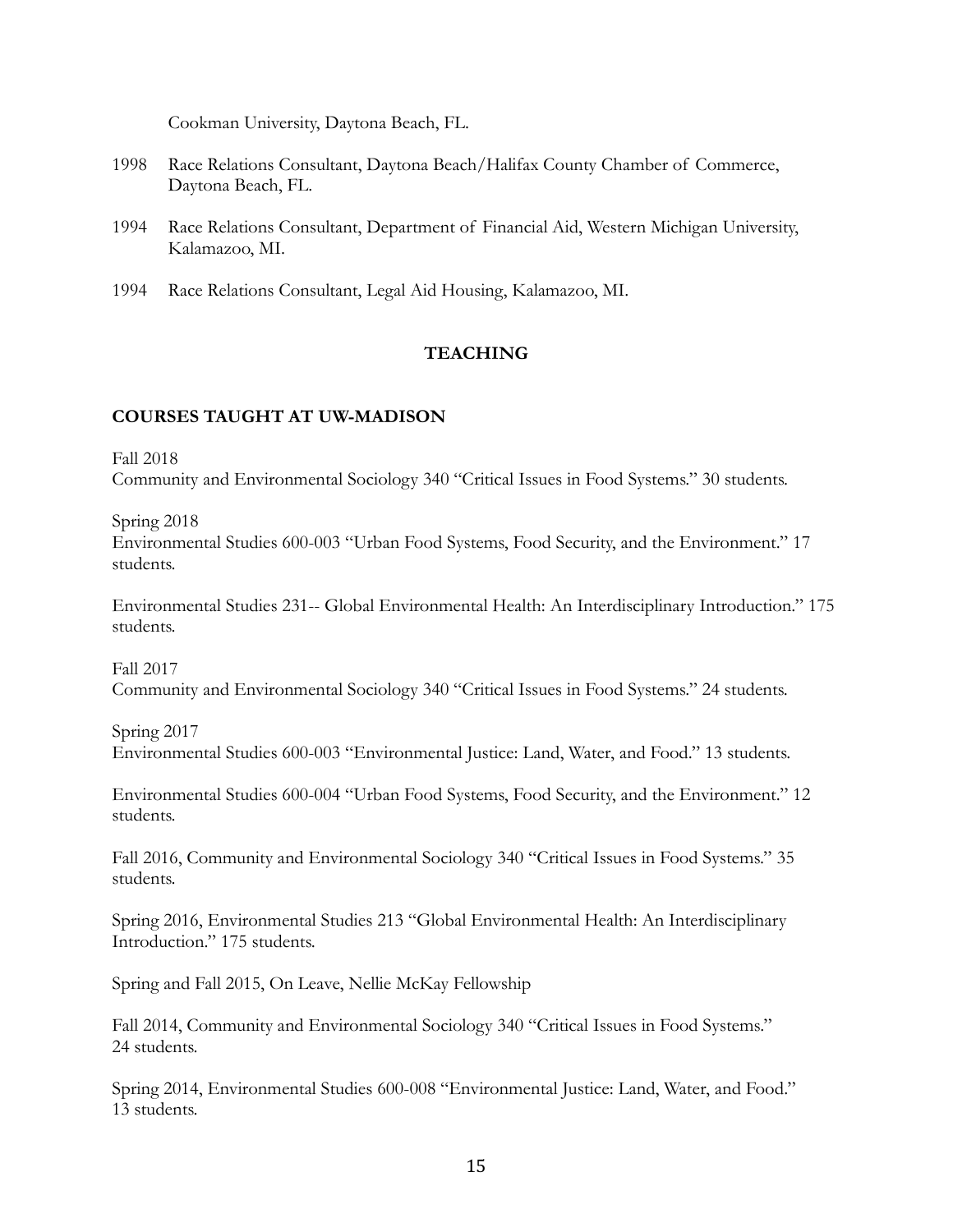Spring 2014, Environmental Studies 600-007 "Urban Food Systems, Food Security, and the Environment." 12 students.

Spring 2013, Environmental Studies 600-007 "Urban Food Systems, Food Security, and the Environment." 15 students.

Fall 2013Community and Environmental Sociology 500 "Applied Research in the History of Agriculture." 30 students.

# **COURSES TAUGHT PRIOR TO 2012**

# **Teaching Interests**

Agroecology and Sustainable Food Systems Food Justice, Food Security/Sovereignty Environmental Social Movements History of Urban/Community Gardening Environmental Sociology

Social Movement Theory Social Problems Social Psychology Social Stratification Sociological Theory Urban Sociology Women, Gender and Society

# **GRADUATE STUDENTS PRIMARY ADVISOR:**

2017 Primary Advisor, Dantrell Cotton, "Building a Case for the Allied Community Cooperative: Developing a Food Cooperative as a Strategy for Community Food Security and Empowerment." M.A., Nelson Institute for Environmental Studies.

### **GRADUATE STUDENTS COMMITTEE MEMBER:**

- 2018 Co-Chair, Thi Le, "Traditional Medicinals and Urban Forging in Urban Agriculture as Community Wellness." M.S. Nelson Institute for Environmental Studies
- 2017 Committee Member, Nate Ela, "The Land Fix: Experiments with Property, Land, and Welfare in Chicago, 1895-2017." Ph.D., Department of Sociology.
- 2017 Committee Member, Jaclyn Wylper, "Dyke Grown: A Dissertation Proposal on Lesbian & Queer Sustainable Farmers in the Rural Midwest." Ph.D., Department of Sociology.
- 2017 Committee Member, Teona Williams, "Re-imagining Outdoor Recreation Enthusiasts: Outdoor Recreation Preferences Across Gender, Race and Cultural Heritage: An analysis of the impacts of race and gender on outdoor recreation participation." Senior Thesis. M.S.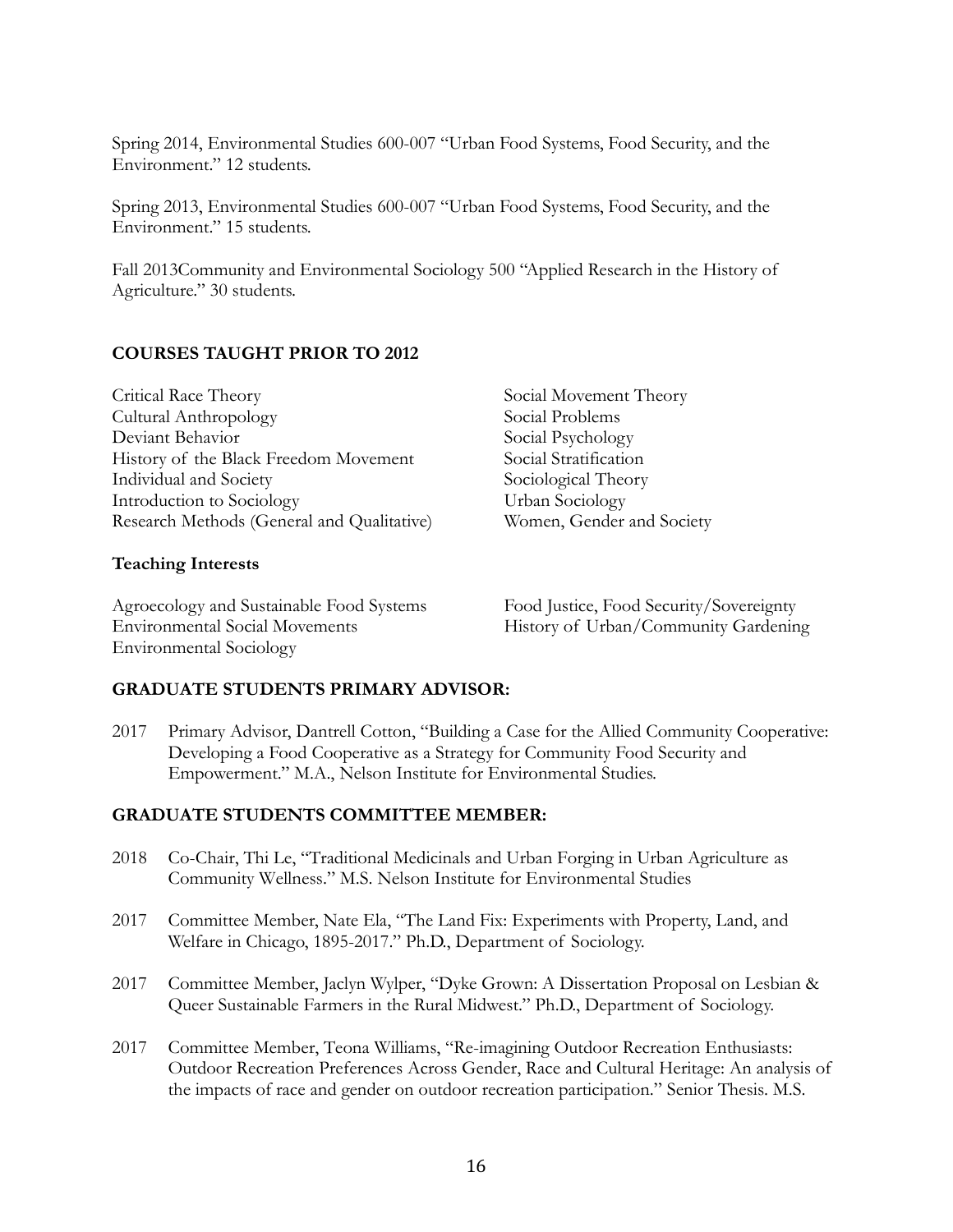Environmental Justice, School of Natural Resources and the Environment. University of Michigan.

- 2017 Committee Member, Jill Richardson, "Beyond Distinction: The Complex Motivations of Backyard Chicken Keepers." M.A., Department of Sociology.
- 2016 Committee Member, Shakara Tyler, "Black Agrarianism in the African Diaspora." Department of Community Sustainability, Ph.D., Michigan State University.
- 2014 Committee Member, Joseph Edwoodzie, "Getting Something to Eat in Jackson: An Ethnography of Foodways in Mississippi." Ph.D., Department of Sociology.
- 2014 Committee Member, Vanessa Marr, "Growing 'Homeplace' in Communication Service-Learning: A Womanist Urban Pedagogy." Dissertation in the Communication Department, Wayne State University.
- 2013 Senior Thesis Advisor, Keari Bell-Gawne, "Paradigms of Post Emancipatory Black Farming." Department of Community and Environmental Sociology.
- 2013 Committee Member, Jennifer Lendrum, "Running Bodies." Thesis in the Sociology Department, Wayne State University.
- 2013 Committee Member, Paula Ross, "Intersecting Oppressions in Reproductive Health: The Case of African American Women with Sickle Cell Disease." Dissertation in the Sociology Department, Wayne State University.
- 2012 Committee Member, Chasity Bailey-Fakhoury. "Strategies African American Mothers Use to Strengthen the Racial Identity of their Elementary-age Daughters Attending Predominantly White Schools." Dissertation in the Department of Sociology, Wayne State University.
- 2011 Committee Member, Marcia Van't Hof, "Black and White Do Not Make Grey: Stories of Cross-Race Friendships Between Women in Metro Detroit." Dissertation in the Communication Department, University of Colorado-Denver.
- 2011 Committee Member, Anke T. Wolbert, "Saving the Home of the Tadpoles One Tree at a Time: A Framing and Pedagogical Analysis of Wangari Maathai's Green Belt Movement." Dissertation in the Communication Department, Wayne State University.
- 2011 Committee Member, Lindsey Hirzel, "Sexual Assault Education Organizations on Campus: The Role of Peers." Masters thesis in the Department of Sociology, Wayne State University.
- 2010 Committee Member, Deborah Charbboneau, "Manufacturing Menopause: An Analysis of the Portrayal of Menopause and Information Content on Pharmaceutical Websites." Dissertation in the Department of Sociology, Wayne State University.
- 2010 Committee Member, Arlene Kimbrough, "From Segregation to Opportunity Neighborhoods: Race Stills Matters in Detroit." Masters thesis in the Department of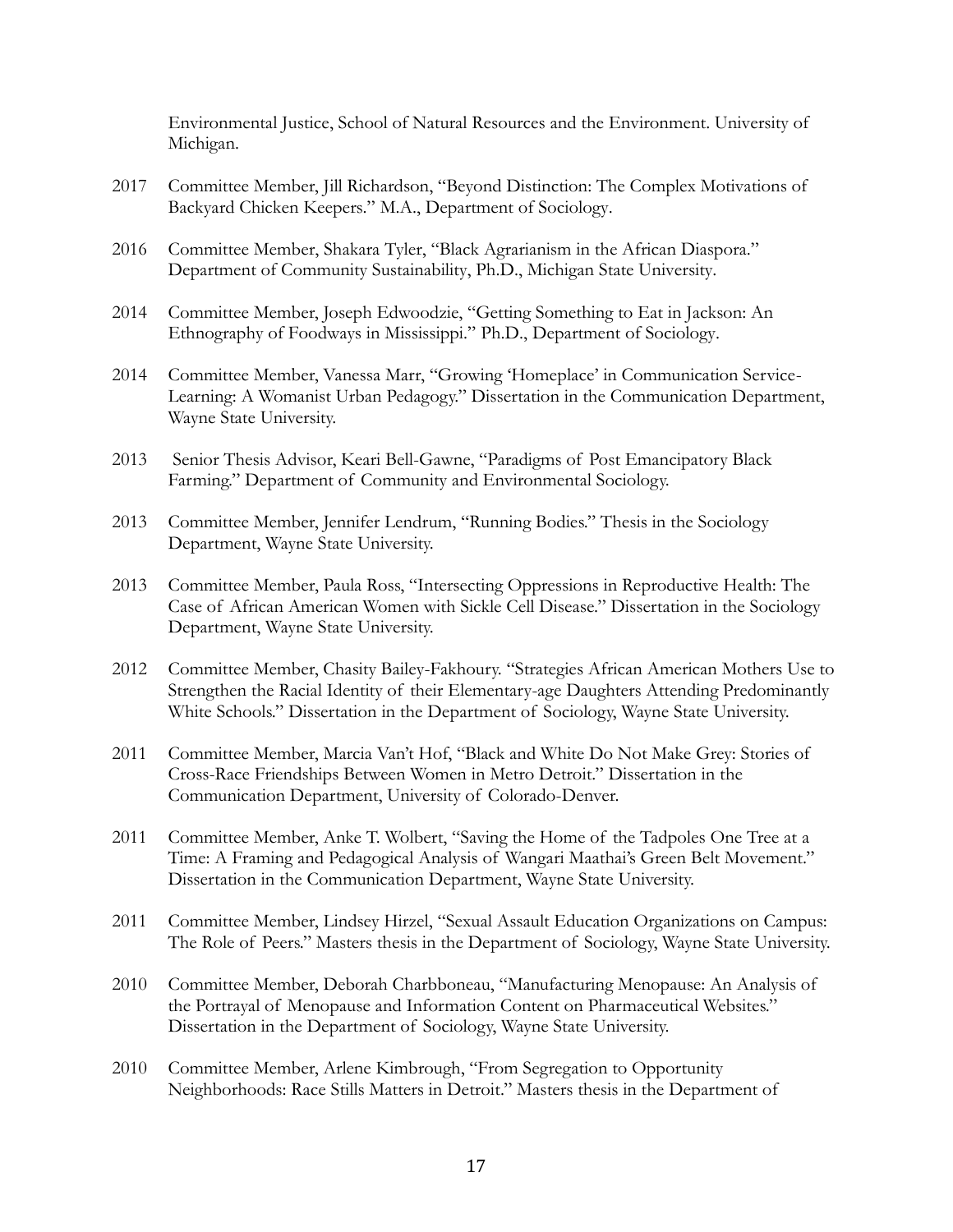Sociology, Wayne State University.

- 2009 Committee Member, Sharon Lindhorst Everhardt, "The Barriers Low-Income Women Face in Achieving Economic Self-Sufficiency and Homeownership: Reports from a Qualitative Study in the Midwest." Dissertation in the Department of Sociology, Wayne State University.
- 2009 Committee Member, Doreen Head. "Determining Correlates of Neighborhood Satisfaction." Dissertation in the Department of Sociology, Wayne State University.
- 2009 Chair, Megan Norris, "Food Insecurity in Detroit." Masters thesis in the Department of Sociology, Wayne State University.
- 2009 Committee Member, Gregory Hicks, "The League of Revolutionary Black Workers and Detroit's Black Student United Front: Social Exchange and Leadership Development Select Interviews with Members of the Black Student United Front." Masters thesis in the Department of Sociology, Wayne State University.
- 2008 Committee Member, Desire' J.M. Anastasia, "Beauty or Beast? A Phenomomenological Exploration of Tattooed Women's Bodies." Dissertation in the Department of Sociology, Wayne State University.
- 2007 Committee Member, Regina N. Parnell, "The Health Outcomes for African American Women Experiencing the Hurried Lifestyle." Dissertation in the Department of Sociology, Wayne State University.
- 2007 Committee Member, Farnad J. Darnell, "Identity Crisis? Toward a Theory of Adoption Identity Among Adult Transethnic Adoptees." Dissertation in the Department of Sociology, Wayne State University.
- 2006 Committee Member, Letroy O. Cummings, "Perceptions of Tension and Tension Behavior within Urban Afro-Guyanese Families." Dissertation in the Department of Sociology, Wayne State University.

# **UNDERGRADUATE STUDENTS ADVISOR:**

Advisor, Erica Anderson, Community and Environmental Sociology, BS 2016. Recipient of Community and Environmental Sociology Outstanding Senior Award for 2016 and the Evelyn Crowe Scholarship. \$500.

# **GRADUATE PRELIMINARY EXAM COMMITTEES:**

*AgroFood Systems*

*African American Farmers*  Michigan State University, 2016

# **SERVICE**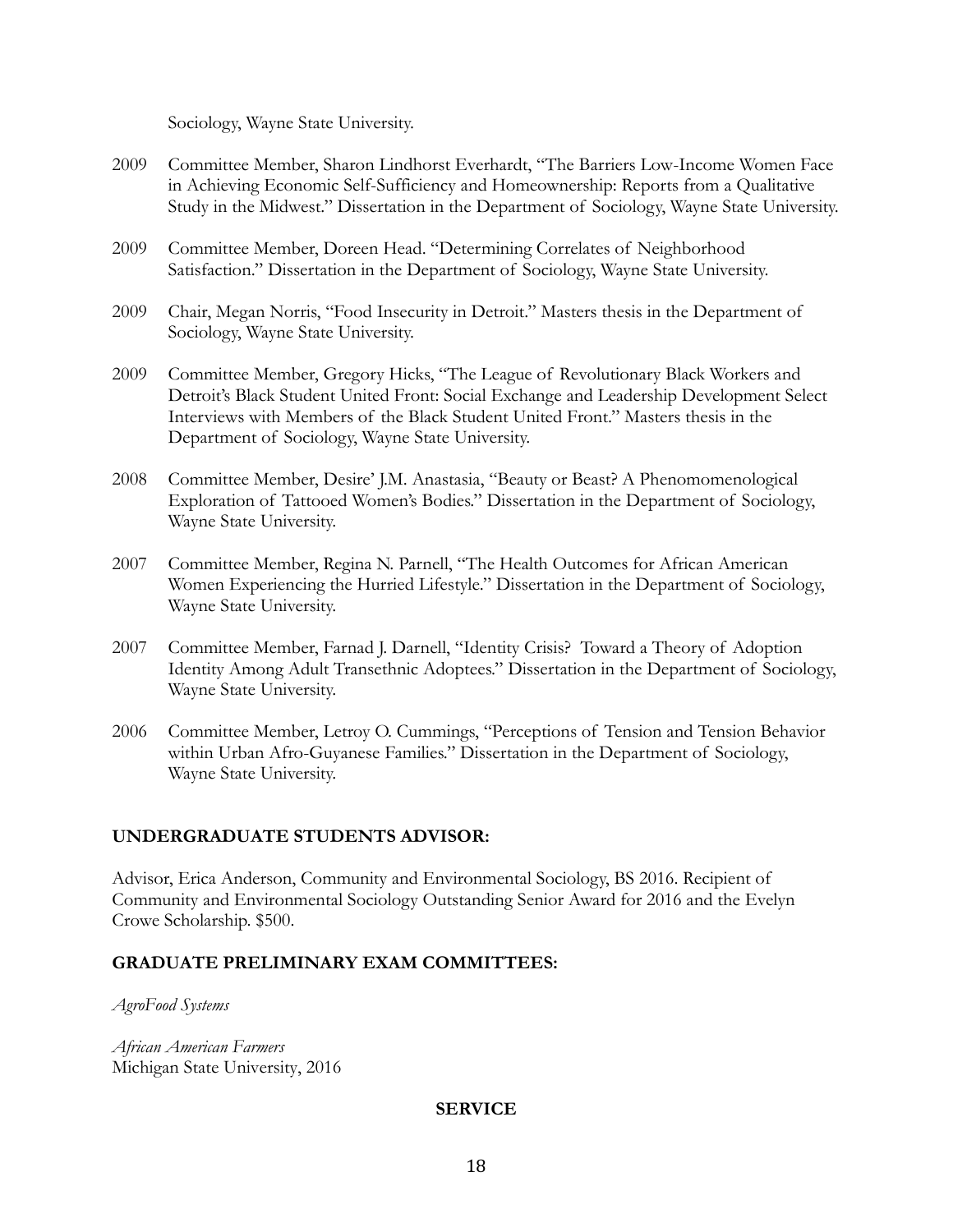### **COMMUNITY SERVICE**

| $2014$ -present | Member, Board of Directors, Southeast African American Farmers Organic<br>Network. Drafted bylaws. Hired Executive Director. Finances. Fundraising. |
|-----------------|-----------------------------------------------------------------------------------------------------------------------------------------------------|
| $2014$ -present | Member, Advisory Board, Black Oaks Center for Sustainable/Renewable Living. As<br>needed. Presentations each summer in Chicago.                     |
| 2009-2017       | Board President, Detroit Black Community Food Security Network. Hired and<br>oversight of Executive Director. Finances. Fundraising.                |

### **PROFESSIONAL SERVICE**

### **Curriculum and Program Consulting at other Universities**

- 2011-2017 Advisor, Spelman College. Annual visits to develop the first Food Studies program at a HBCU.
- 2017-present Advisor, Environmental Justice, Community Engagement and Curricula, Yale University.

### **National Service**

| 2015              | Member, Steering Committee of Minnesota Food Equity. Union of Concerned<br>Scientists, Conference.                                                                                                                |
|-------------------|-------------------------------------------------------------------------------------------------------------------------------------------------------------------------------------------------------------------|
| 2014-present      | Member, Editorial Board, The Black Scholar Journal.                                                                                                                                                               |
| 2013              | Member, Coordination Committee, United States Food Sovereignty Alliance (a<br>national coalition that works to end poverty, rebuild local food economies, and assert<br>democratic control over the food system.) |
| $\bullet$<br>2013 | Member, Food Justice Task Force, Institute for Agricultural Trade Policy.                                                                                                                                         |
| 2012              | Reviewer, Community Food Project Grant, United States Department of<br>Agriculture.                                                                                                                               |

### **University Service:**

# **SERVICE TO THE UNIVERSITY**

Member, Advisory Board, Center for Cooperatives.

# **SERVICE TO THE GAYLORD NELSON INSTITUTE FOR ENVIRONMENTAL STUDIES**

2018 Member, Nelson Destinations Committee (ad hoc committee to contribute to the mission and vision of the Nelson Institute for Environmental Studies.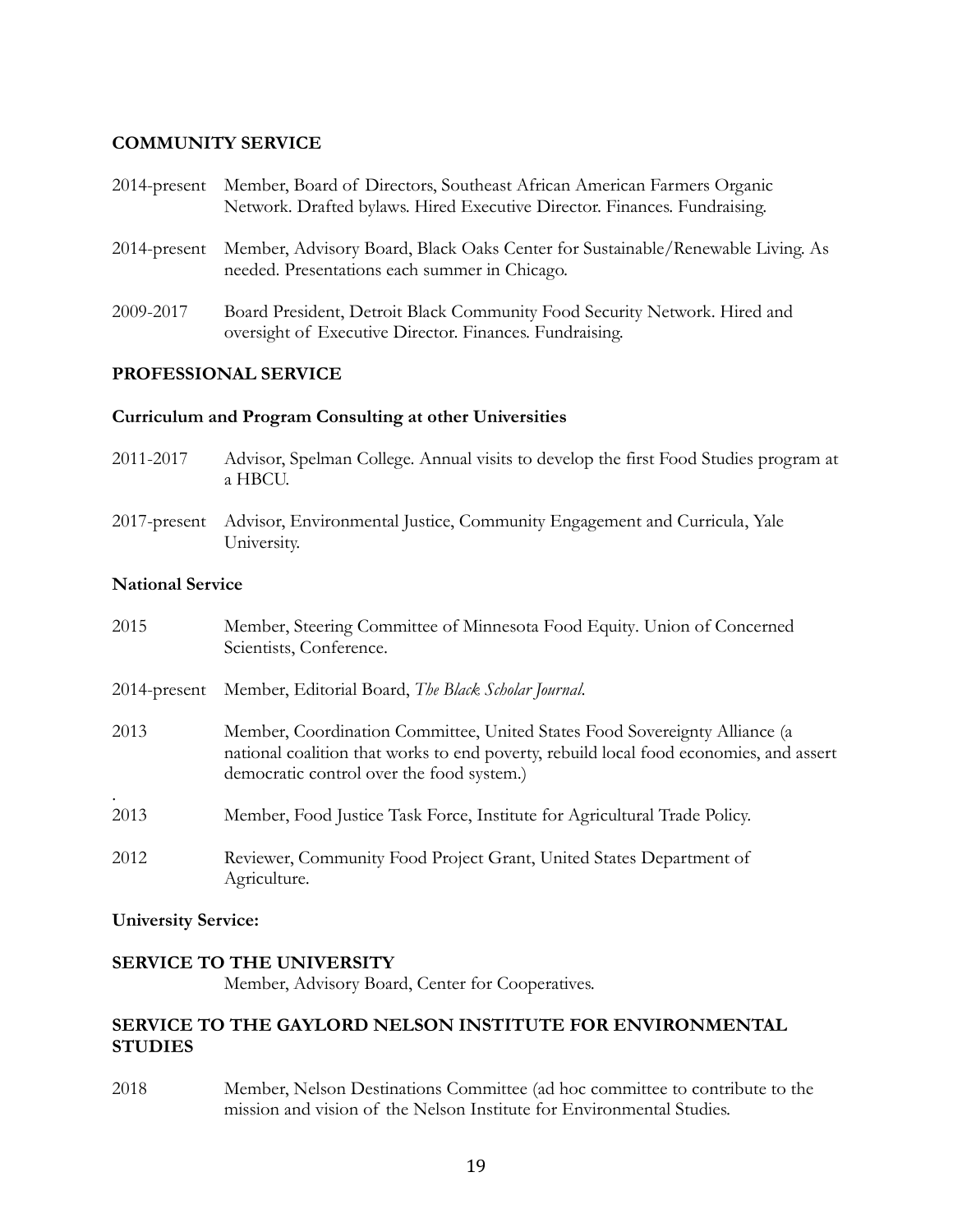|         | 2013-present Member, Undergraduate Committee.                                                                                           |
|---------|-----------------------------------------------------------------------------------------------------------------------------------------|
| 2012    | Advisor, Community Environmental Scholar Program.                                                                                       |
| 2013-14 | Appointed Co-Chair, Gaylord Nelson Institute for Environmental Studies, Equity<br>Diversity Committee, University of Wisconsin-Madison. |
| 2013    | Reviewer, Gaylord Nelson Institute for Environmental Studies. UDALL Scholarship.                                                        |

### **SERVICE TO THE DEPT OF C&E SOC/CALS**

| 2014-present Co-Chair, Priority Theme: Food Systems. College of Agriculture and Life Sciences, |
|------------------------------------------------------------------------------------------------|
| University of Wisconsin-Madison. Madison, WI.                                                  |

2014-present Member, Undergraduate Committee, Department of Community and Environmental Sociology. University of Wisconsin-Madison.

### **SERVICE TO THE DISCIPLINE**

2009-2012 Member, Editorial Board, Beyond the Urban Crisis: The Detroit Labor, Civil Rights, Community Activism Project.

### **Reviewing**

Peer Reviewer

*Sociology of Race and Ethnicity*, 2018. *Gastronomica,* 2015. *Journal of Black Studies,* 2015. *Globalizations*, 2014. *Critical Sociology*, 2013. *Sociology Compass*, 2013. *Humanity and Society*, 2010. *Black Women, Gender and Families*, 2007. *Critical Sociology*, December 2007. Rowman & Littlefield Publishers, Qualitative Methods Text, December 2006. *Sociological Focus*, November 2002. Allyn and Bacon, Methods Text, April 2001. McGraw-Hill, Methods Text, December 2000. *Journal of Contemporary Criminal Justice*, August 1999.

### **Book Reviewer**

Bowens, Natasha. 2013. *The Color of Food: Changing the Face of Agriculture with Stories of Farmers of Color Across America.* New York: Columbia University Press.

#### **SELECTED MEDIA COVERAGE**

#### **National Media**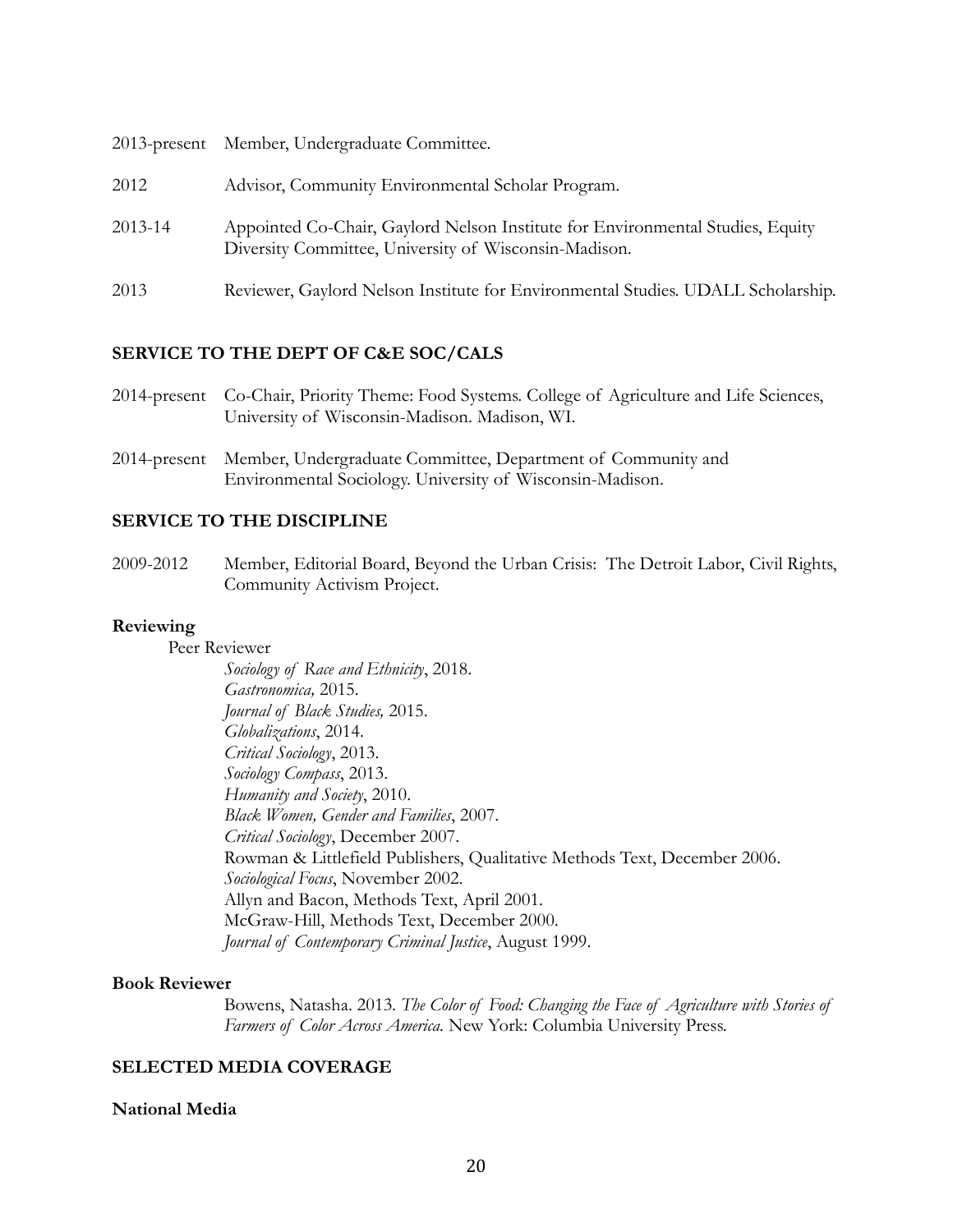- Nark, Jason. 2018. Interview for "Black farmers finding their way in the fields and empty lots of Pennsylvania." Philadelphia Inquirer, February, 23, 2018. http://www.philly.com/philly/news/black-farmers-african-american-agriculture-usdapennsylvania-philly-horses-20180223.html
- Penniman, Leah. 2015. Interview for "Radical Farmers Use Fresh Food to Fight Racial Injustice and the New Jim Crow." *YES! Magazine*, January 28. [http://www.yesmagazine.org/peace](http://www.yesmagazine.org/peace-justice/radical-farmers-use-fresh-food-fight-racial-injustice-black-lives-matter)[justice/radical-farmers-use-fresh-food-fight-racial-injustice-black-lives-matter.](http://www.yesmagazine.org/peace-justice/radical-farmers-use-fresh-food-fight-racial-injustice-black-lives-matter)
- Crawford, Andrea. 2015. Interview for "Tomato Salvation." *Psychology Today*, January 6*.*  [https://www.psychologytoday.com/articles/201501/tomato-salvation.](https://www.psychologytoday.com/articles/201501/tomato-salvation)
- Gupta, Sanjay (moderator). 2012. Panelist for "Hungry for Change: America's Struggle to Eliminate Food Deserts." *CNN Dialogues,* November 12.

### **Local Media**

- White, Monica M. 2017. "Food Justice Requires Land Justice: A Conversation with Savi Horne." *EdgeEffects: A Digital Magazine*, December 12. http://edgeeffects.net/savi-horne/. Reprint: http://www.yesmagazine.org/planet/the-biggest-thing-we-forget-when-talking-about-foodjustice-20171220. Reprint: https://civileats.com/2018/01/15/food-justice-requires-landjustice/.
- La Susa, Trina, and Elena Mederas. 2017. Interview for "Food Justice and Urban Farming." WSUM, EarthSpeak Radio, April 15. [https://www.audiomack.com/song/earthspeak-radio/s3-e12](https://www.audiomack.com/song/earthspeak-radio/s3-e12-food-justice-and-urban-farming) [food-justice-and-urban-farming.](https://www.audiomack.com/song/earthspeak-radio/s3-e12-food-justice-and-urban-farming)
- Lepisto, Meghan. 2016. "A Taste of Freedom: A UW Professor Unearths a Missing Chapter in the History of Civil Rights." *On Wisconsin: University of Wisconsin-Madison Magazine,* Fall. http://onwisconsin.uwalumni.com/features/a-taste-of-freedom/.
- Kenyon, Sevie. 2014. "Ensuring Greater Inclusion in our Food System." *GROW: Wisconsin's Magazine for the Life Sciences*, March 26. http://www.nelson.wisc.edu/news/story.php?story=1853
- White, Monica. 2013. "Black Farmers, Food Security and Justice." University of Wisconsin Multicultural Student Center, March 28. [http://www.youtube.com/watch?v=\\_0o0F5G6068.](http://www.youtube.com/watch?v=_0o0F5G6068)
- White, Monica. 2013. "Land & Sovereignty in the Americas." Transnational Institute, July 2013. http://www.tni.org/multimedia/land-sovereignty-americas-monica-white-detroit-mi.
- White, Monica, and Fiona Ruddy. 2012. "The Detroit Food System: An Overview." Community and Regional Food Systems Project, August 17. http://www.youtube.com/watch?v=zmX9RBlVOw0.
- White, Monica. 2012. "What's Your Food Story?" Earthworks Urban Farm's 5th Annual Harvest Dinner, September 15. http://www.youtube.com/watch?v=WPS\_lW91tNk.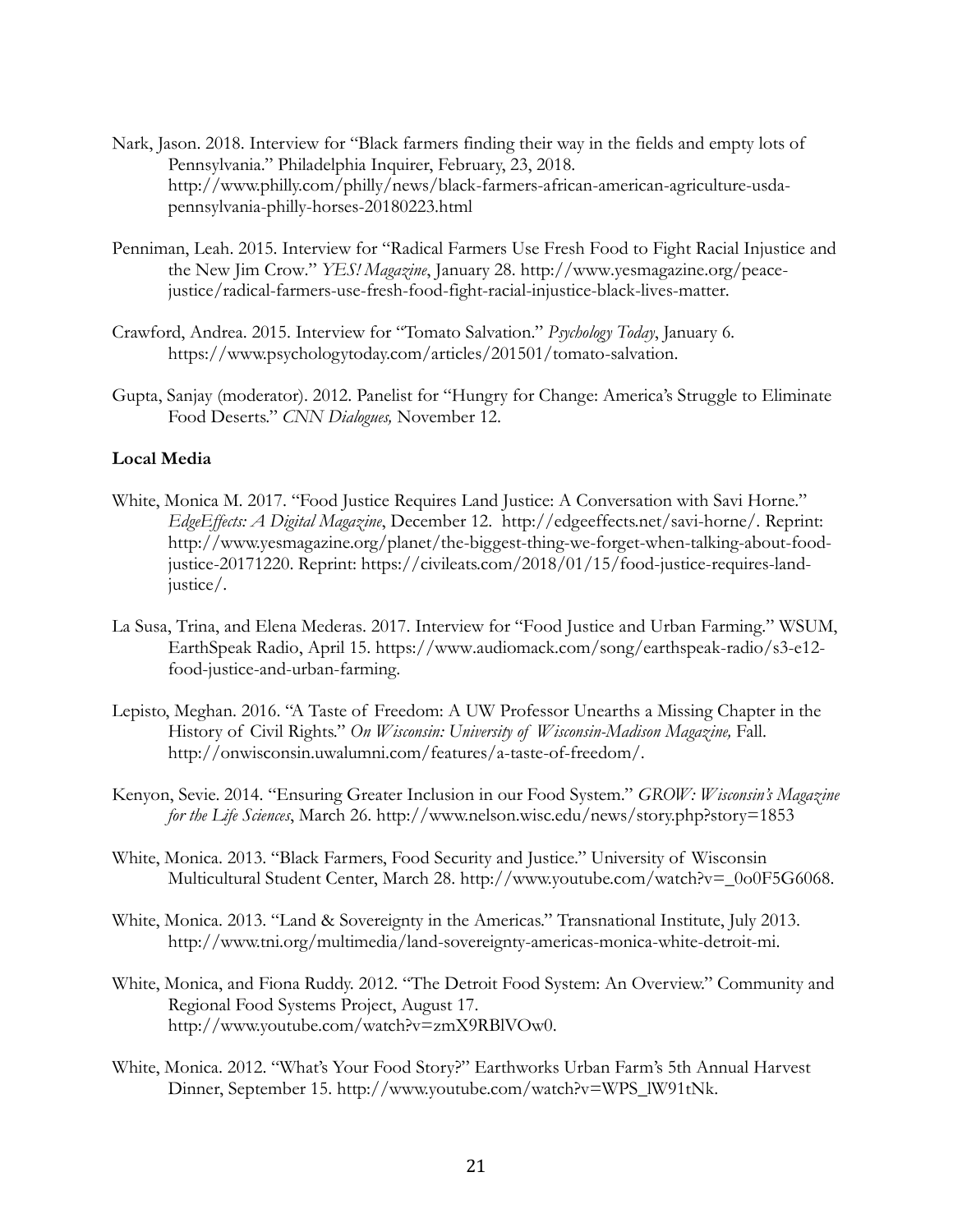### **Blog Interviews and Mentions**

- Russell, Audra. 2017. "Self-Sufficiency in Sunflower County." Fat Earth Backyard Farm*,* May 8. http://fatearth.blogspot.com/2017/05/self-sufficiency-in-sunflower-county.html.
- Braun, Katie, and Moriah Lavey. 2017. "Learning and Dialogue with Dr. Monica White." Northwestern University Students Working for Just and Sustainable Food (NURF), May 8. http://realfoodnu.wixsite.com/realfoodnu/single-post/2017/05/08/Learning-and-dialoguewith-Dr-Monica-White.
- Appel, Justine. "Black Farmers and Urban Gardeners: The Intersection of Race and Environmental Justice in the Food System." Yale University Sustainable Food Program. http://ysfp.tumblr.com/post/80166060658/black-farmers-and-urban-gardeners-the.
- Cooper, Dara. 2014. "Black Farming, Self-Determination and Resilience: An Interview with Activist and Researcher Monica White, Ph.D." Kalamazoo College, Praxis Center, February 20. [http://www.kzoo.edu/praxis/blackfarming/.](http://www.kzoo.edu/praxis/blackfarming/) Reprint: http://www.geo.coop/story/blackfarming-self-determination-and-resilience.
- Sharp, Rosie. 2013. "Black Farmers/Black Freedom." Knight Foundation. June18. http://www.knightarts.org/community/detroit/black-farmersblack-freedom-by-dr-monicawhite
- Kelly, T. 2011. "Growtown before Motown." *Michigan Citizen,* April 10. http://michigancitizen.com/growtown-before-motown-p9670-1.htm.
- White, Monica M. 2011. "D-Town: African American Farmers, Food Security and Detroit." . *Black Agenda Report*, February 19. [http://www.blackagendareport.com/?q=content/d-town](http://www.blackagendareport.com/?q=content/d-town-african-american-farmers-food-security-and-detroit)[african-american-farmers-food-security-and-detroit.](http://www.blackagendareport.com/?q=content/d-town-african-american-farmers-food-security-and-detroit) Reprint: [http://sylvesterbrownjr.blogspot.com/2011/02/can-we-do-something-like-this-in-st.html.](http://sylvesterbrownjr.blogspot.com/2011/02/can-we-do-something-like-this-in-st.html)
- McInnis, Mark. 2011. Interview in documentary *Urban Roots: When Everything Collapses Plant Your Field of Dreams.* Santa Monica, CA: Tree Media.
- Yakini, Malik. 2010. "Undoing Racism in the Detroit Food System." *Michigan Citizen,* December 10. [http://michigancitizen.com/undoing-racism-in-the-detroit-food-system-p9163-77.htm.](http://michigancitizen.com/undoing-racism-in-the-detroit-food-system-p9163-77.htm)
- Redigan, Sydney. 2010. "Civil Engineers Work to Make Detroit-Grown Produce Safer." Wayne State University College of Engineering. http://www.exemplar.wayne.edu/fall-2010/researchbriefs/Urban-Soil-Research.php.
- White, Monica, M. 2010. Interview with Will Allen, founder of *Growing Power*. WGPR, March 21,.
- Ehrenreich, Ben. 2010. "How to Survive the Crises (Organize!)." *The Nation*, July 14. [http://www.thenation.com/article/37486/how-survive-crisis-organize.](http://www.thenation.com/article/37486/how-survive-crisis-organize)

Forman, Minehaha. 2009. "[Race Dynamic Seen as Obstacle in Detroit Urban Farming:](http://michiganmessenger.com/28476/race-dynamic-seen-as-obstacle-in-detroit-urban-farming%22%20%5Co%20%22Permanent%20Link%20to%20Race%20dynamic%20seen%20as%20obstacle%20in%20Detroit%20urban%20farming) Efforts by